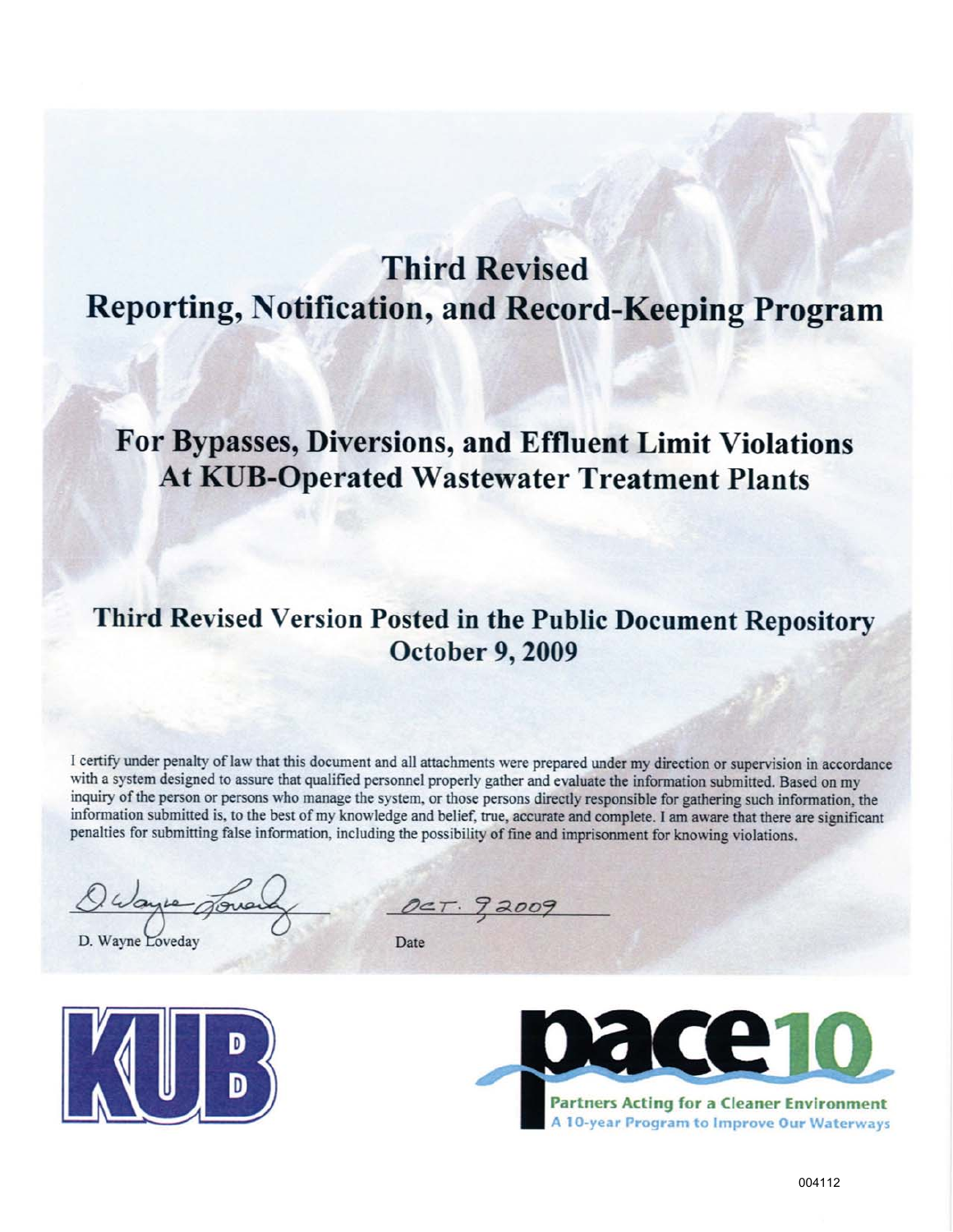## **Executive Summary Reporting, Notification, and Record-Keeping Program**

The Reporting, Notification, and Record-Keeping Program describes Knoxville Utilities Board's (KUB) protocol for reporting all compliance monitoring data and effluent limit violations as required by the Tennessee Department of Environment and Conservation (TDEC) and the Environmental Protection Agency (EPA). This program specifically addresses reporting, notification, and record-keeping practices for Bypasses, Diversions, and effluent limit violations.

The standard record-keeping procedures and forms contained in this program provide the information required for all Bypasses, Diversions, and effluent limit violations per Section XIX (Reporting Requirements) of the Consent Decree.

The following information is compiled for all Bypasses and Diversions:

- Description of the location of the Bypass or Diversion
- Name of the receiving water
- Volume of the Bypass or Diversion
- Description of the system component that was bypassed or diverted
- Date and time the Bypass or Diversion started and stopped
- Root cause or suspected root cause of the Bypass or Diversion
- Steps taken and/or to be taken to reduce or eliminate the Bypass or Diversion
- Identification of all employees who initiated the Bypass or Diversion
- Documentation of supervisory or managerial approval of the Bypass or Diversion
- The following information is recorded on Wet Weather Checklists as described in the Process Controls Program. During the time of the Bypass or Diversion: Total plant flow, primary clarifier flow, secondary treatment flow, mixed liquor suspended solids, final clarifier sludge blanket depths, and other relevant data, if any.

The Reporting, Notification, and Record-Keeping Program also identifies the requirements for reporting effluent limit violations as required by NPDES Permits, and also to EPA in accordance with Section XIX (Reporting Requirements) of the Consent Decree. This program includes procedures to ensure that all monitoring data and operational records are correctly reported to TDEC and EPA.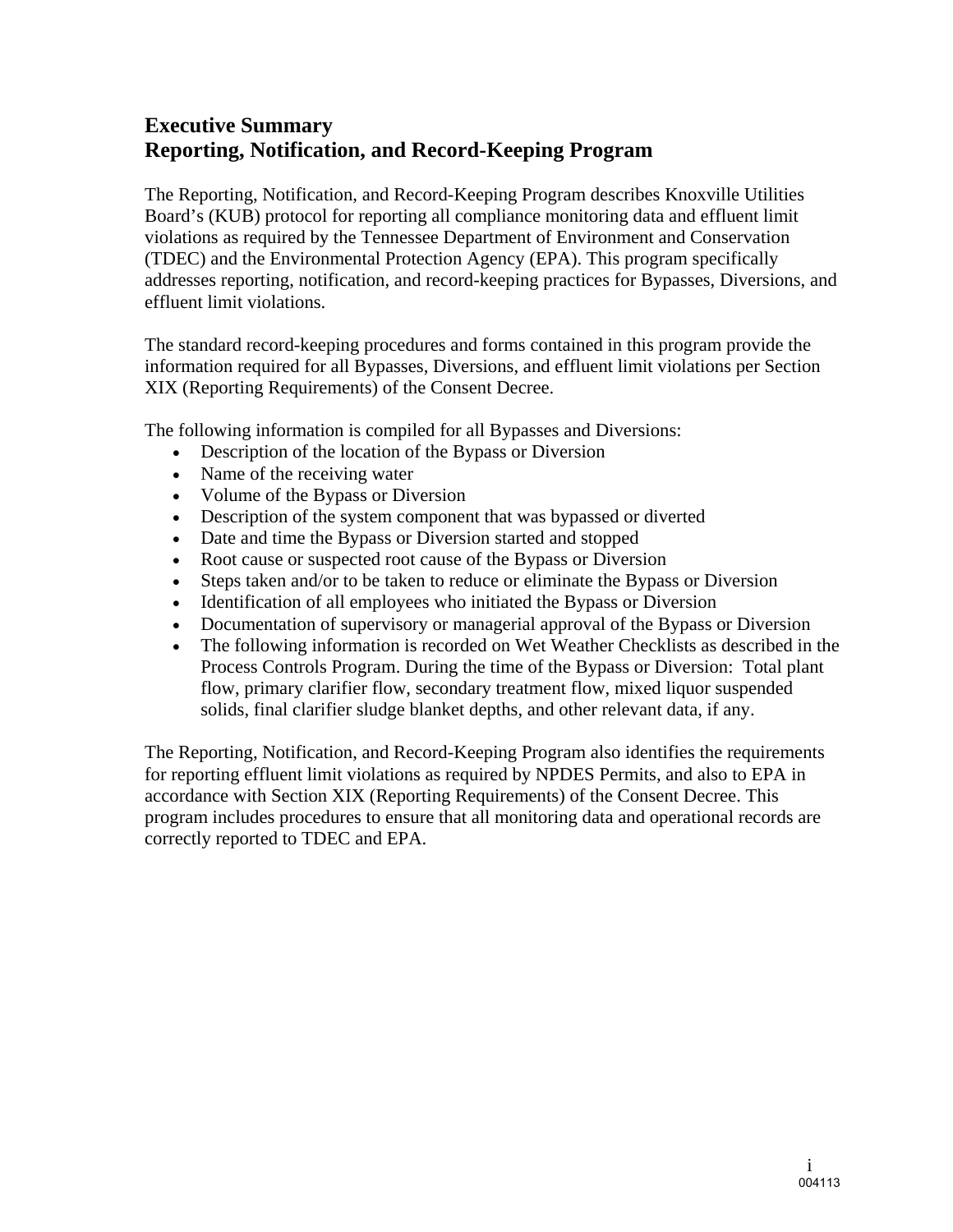## **The 7 Elements of a Proper MOM Program KUB's Reporting, Notification, and Record-Keeping Program**

#### **1. Utility-Specific**

This Reporting, Notification, and Record-Keeping Program describes KUB's protocol for reporting all required compliance monitoring data and effluent limit violations, as required by the TDEC and the EPA.

The program specifically addresses reporting, notification, and record-keeping practices for Bypasses, Diversions, and effluent limit violations at all four KUB wastewater treatment plants (WWTPs):

- Kuwahee
- Fourth Creek
- Loves Creek
- Eastbridge (effluent limit violations only).

#### **2. Purposeful**

KUB is committed to meeting all regulatory reporting and Consent Decree requirements. This program describes KUB's protocol for reporting all required compliance monitoring data and effluent limit violations as required by TDEC and EPA. It specifically addresses reporting, notification, and record-keeping practices for Bypasses, Diversions and effluent limit violations. It is purposeful because it provides structure for accurately reporting events to the proper agencies and regulators.

#### **3. Goal-Oriented**

The goal of this program is for KUB to achieve accurate and prompt reporting and analysis of individual events, as well as to strengthen our partnership with local, state, and federal agencies and environmental groups as we all work to protect the environment.

#### **4. Uses Performance Measures**

The data reported to regulators will be used by KUB to evaluate system performance. That evaluation will drive any corrective action and help direct future improvement projects.

#### **5. Periodically Evaluated**

This program is evaluated annually and changed, if necessary, to maintain an accurate and robust method of communication with regulatory agencies and to ensure that KUB gathers and maintains the necessary data to properly evaluate system performance.

#### **6. Available in Writing**

The written program will be maintained and kept readily available as a reference for current staff and will be used to train new personnel to ensure all understand and follow the proper procedures. It will also be available in the Public Document Repository for interested customers and others to view.

#### **7. Implemented by Trained Personnel**

Employees responsible for the implementation of the Reporting, Notification, and Record-Keeping Program will be initially trained upon employment and on an as needed basis for existing employees on the requirements and methods presented in this document. In addition to meeting regulatory requirements, records of data reported to TDEC and EPA are valuable training, evaluation, and planning tools.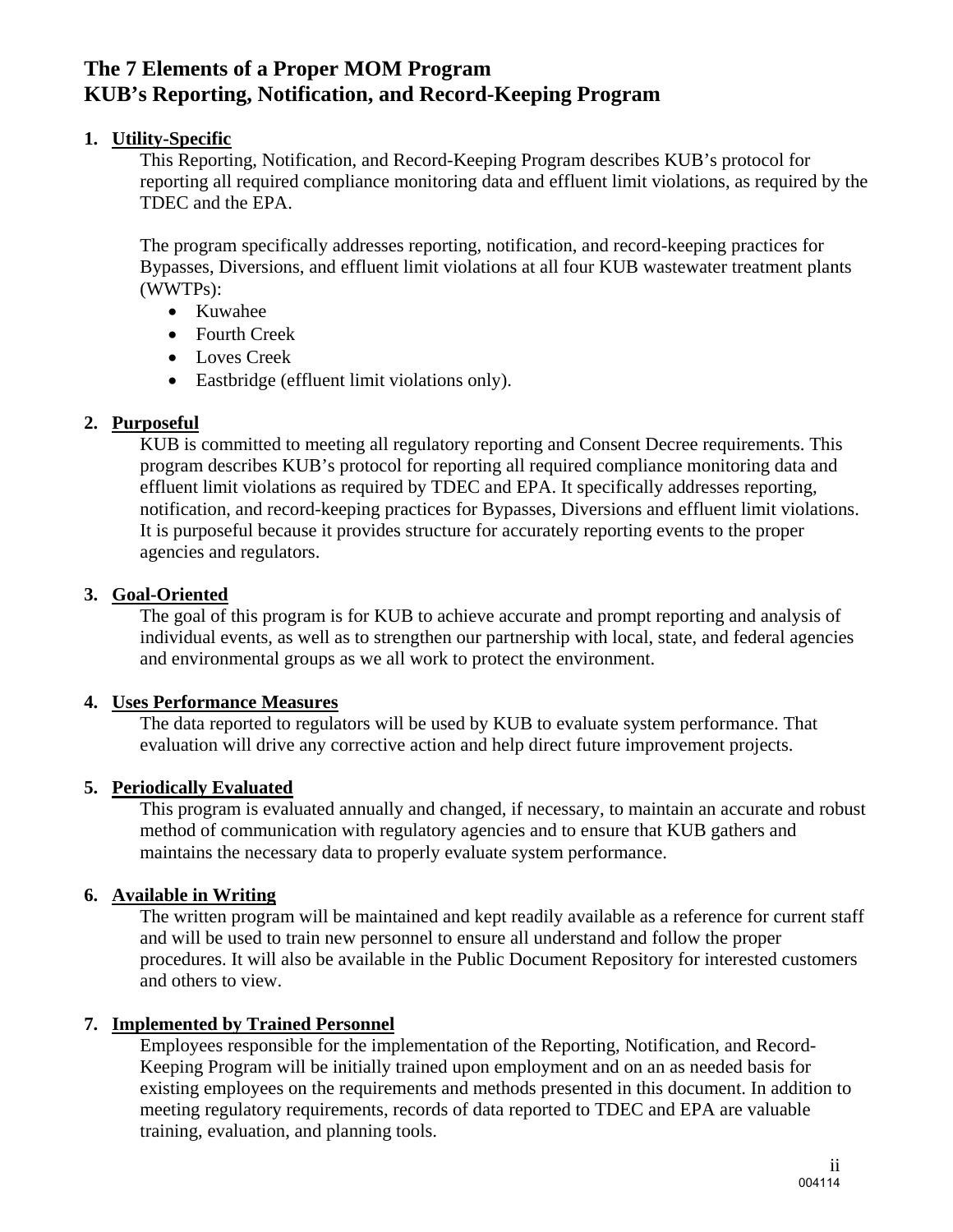## **Reporting, Notification, and Record-Keeping Program For Bypasses, Diversions, and Effluent Limit Violations At KUB-Operated Wastewater Treatment Plants**

#### **TABLE OF CONTENTS**

| <b>Executive Summary</b> |                                                              |                                                                                   | $\mathbf{i}$  |  |  |  |
|--------------------------|--------------------------------------------------------------|-----------------------------------------------------------------------------------|---------------|--|--|--|
|                          | Record-Keeping Program                                       | The 7 Elements of a Proper MOM Program – KUB's Reporting, Notification, and       | $\mathbf{ii}$ |  |  |  |
| 1.1                      |                                                              | Background                                                                        |               |  |  |  |
| 1.2                      |                                                              | <b>EPA Consent Decree Requirements</b>                                            | 1             |  |  |  |
| 1.3                      |                                                              | Reporting, Notification, and Record-Keeping Program Responsible Parties           | 2             |  |  |  |
| 1.4                      | Reporting, Notification, and Record-Keeping Program Elements |                                                                                   |               |  |  |  |
|                          | 1.4.1                                                        | Effluent Limit Violation Reporting, Notification, and Record-Keeping<br>Procedure | 6             |  |  |  |
|                          | 1.4.2                                                        | Bypass Reporting, Notification, and Record-Keeping Procedure                      | $\tau$        |  |  |  |
|                          | 1.4.3                                                        | Diversion Reporting, Notification, and Record-Keeping Procedure                   | 8             |  |  |  |
| 1.5                      | Appendices                                                   |                                                                                   |               |  |  |  |
|                          | 1.5.1                                                        | <b>Bypass Documentation Checklist</b>                                             | 11            |  |  |  |
|                          | 1.5.2                                                        | <b>Diversion Documentation Checklist</b>                                          | 13            |  |  |  |
|                          | 1.5.3                                                        | Diversion Report Form                                                             | 15            |  |  |  |
|                          | 1.5.4                                                        | <b>Bypass Report Form</b>                                                         | 17            |  |  |  |
|                          | 1.5.5                                                        | <b>SSO Report – Treatment Plants</b>                                              | 19            |  |  |  |
|                          | 1.5.6                                                        | Dept. 83 - Root Cause Analysis for Quality Improvement                            | 21            |  |  |  |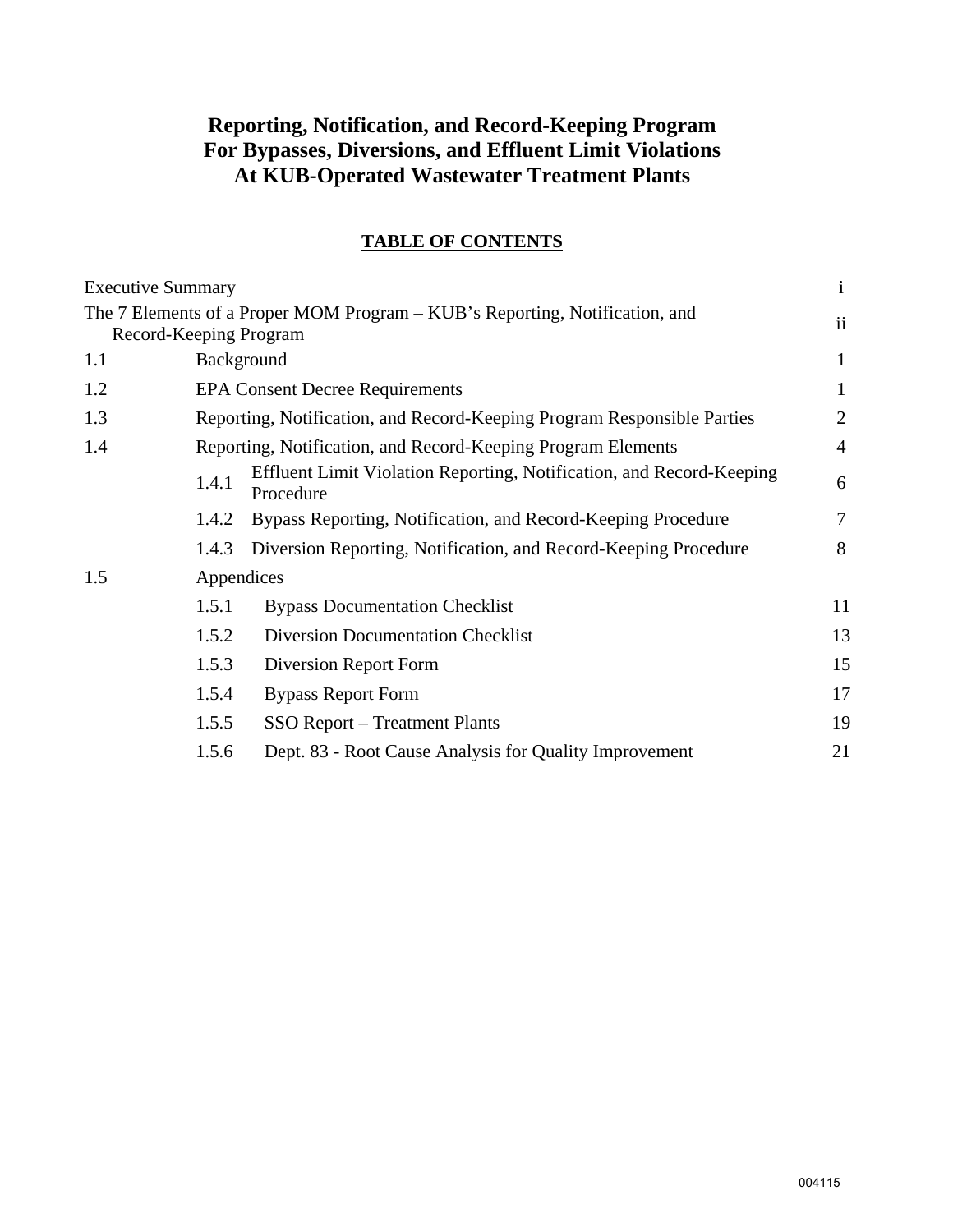## **Reporting, Notification, and Record-Keeping Program For Bypasses, Diversions, and Effluent Limit Violations At KUB-Operated Wastewater Treatment Plants**

#### **1.1 Background**

Knoxville Utilities Board (KUB) operates four wastewater treatment plants: Kuwahee, Fourth Creek, Loves Creek, and Eastbridge. The plants receive flow from over 65,000 customers in and around the Knoxville area.

- Kuwahee Wastewater Treatment Plant is an activated sludge facility that includes primary sedimentation, nitrification, final clarification, anaerobic sludge digestion, centrifuge dewatering, and disinfection of all flows. Biosolids from each of the other treatment plants are processed at Kuwahee. This facility was designed and approved for Diversions.
- Fourth Creek Wastewater Treatment Plant is an activated sludge facility that includes primary sedimentation, complete mix activated sludge, final clarification, and disinfection of all flows. This facility was designed and approved for Diversions.
- Loves Creek Wastewater Treatment Plant is an extended aeration activated sludge facility with aeration, final clarification, and disinfection of all flows prior to discharge. This facility was designed and approved for Diversions.
- Eastbridge Wastewater Treatment Plant is a sequencing batch reactor facility and includes disinfection of all flows prior to discharge. This facility does not divert flows.

The Reporting, Notification, and Record-Keeping Program describes KUB's protocol for reporting all compliance monitoring data and effluent limit violations as required by TDEC and the EPA. This program specifically addresses reporting, notification, and record-keeping practices for Bypasses, Diversions, and effluent limit violations. Through the program, KUB achieves accurate and prompt reporting and analysis of individual events.

#### **1.2 EPA Consent Decree Requirements**

KUB must report all Bypasses and Diversions to TDEC per the NPDES Permit requirements and to the EPA in accordance with Section XIX of the Consent Decree. Section XIX of the Consent Decree requires for all Bypasses and Diversions the use of standard record-keeping procedures and forms. An appropriate form will be available to all personnel responsible for such record-keeping, and all such personnel will be adequately trained in the record-keeping procedures. The standard forms contain the following information:

- 1. Description of the location of the Bypass or Diversion
- 2. Name of receiving water
- 3. Volume of the Bypass or Diversion
- 4. Description of the system component that was bypassed or diverted
- 5. Date and time the Bypass or Diversion started and stopped
- 6. Root cause or suspected root cause of the Bypass or Diversion
- 7. Steps taken and/or to be taken to reduce or eliminate the Bypass or Diversion
- 8. Identification of all employees who initiated the Bypass or Diversion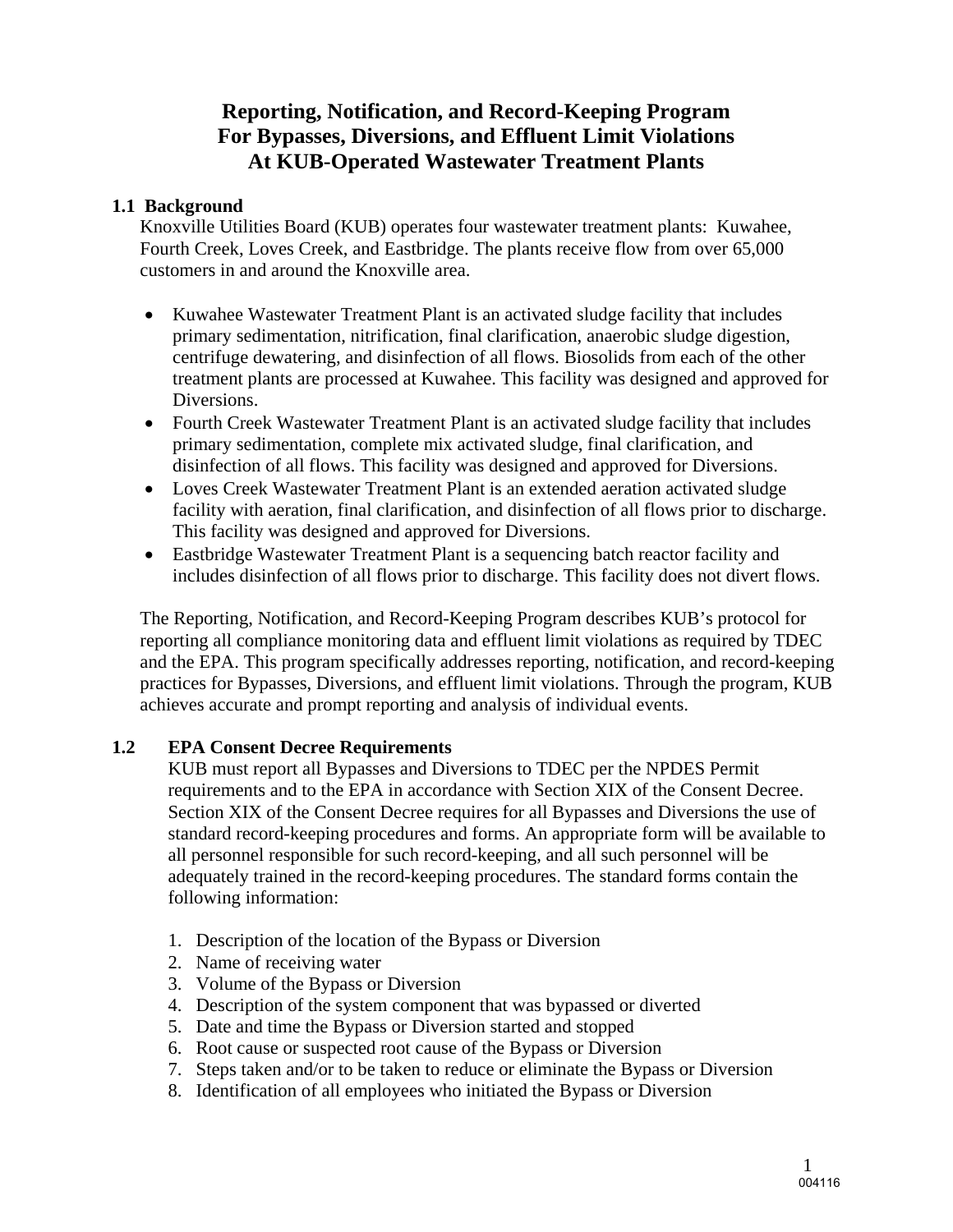- 9. Documentation of supervisory or managerial approval of the Bypass or Diversion
- 10. The following information is recorded on Wet Weather Checklists as described in the Process Controls Program for the WWTPs. During the time of the Bypass or Diversion: Total plant flow, primary clarifier flow, secondary treatment flow, mixed liquor suspended solids, final clarifier sludge blanket depths, and other relevant data, if any.

KUB must report all effluent limit violations to TDEC per the NPDES Permit requirements and to the EPA in accordance with Section XIX of the Consent Decree. KUB must include all information required in the Discharge Monitoring Report (DMR). This program includes procedures to ensure that all monitoring data and operational records are correctly reported to TDEC and EPA. The program also includes performance measures for ensuring that the information is accurate.

**1.3 Reporting, Notification, and Record-Keeping Program Responsible Parties**  The table below lists documents that are reportable to TDEC and EPA and documents that are internal records used only by KUB. These documents are either communicated directly to regulatory agencies or combined for reporting.

| <b>Document</b>                                                  | <b>Responsible Party</b>                                                                       | <b>Action/Responsibility</b>                                                                                                                                                         | <b>Record</b>                                                                                                                                                                | <b>Records</b>                                                                                                   |
|------------------------------------------------------------------|------------------------------------------------------------------------------------------------|--------------------------------------------------------------------------------------------------------------------------------------------------------------------------------------|------------------------------------------------------------------------------------------------------------------------------------------------------------------------------|------------------------------------------------------------------------------------------------------------------|
|                                                                  |                                                                                                |                                                                                                                                                                                      | Location                                                                                                                                                                     | <b>Retention</b>                                                                                                 |
| Labworks<br>Database<br>(Internal record<br>for KUB use<br>only) | Lab Analyst                                                                                    | 1. Analyze data and enter<br>onto the LIMS raw data<br>sheet.<br>2. Enter data from<br>spreadsheet into database                                                                     | KUB server                                                                                                                                                                   | Life of the<br><b>Consent Decree</b><br>or 5 years from<br>the date of<br>origination,<br>whichever is<br>longer |
| <b>TDEC</b><br>Correspondence                                    | Vice President, LRC<br>Manager,<br>Plant Supervisor,<br>Plant Technician III                   | 1. Compile data<br>surrounding event<br>2. Write correspondence to<br>TDEC reporting the<br>Bypass, Diversion, or<br>effluent limit violation,<br>cause, and corrective<br>action    | Plants Department<br>drive/Violations and<br>Bypasses/Violations<br>Databaseand in<br><b>LRC</b> files                                                                       | Life of the<br><b>Consent Decree</b><br>or 5 years from<br>the date of<br>origination,<br>whichever is<br>longer |
| <b>EPA</b> Section<br><b>XIX</b><br>Correspondence               | <b>Consent Decree</b><br>Regulatory<br>Compliance                                              | 1. Report Consent Decree<br>compliance according to<br>Section XIX (CD)                                                                                                              | <b>Consent Decree</b><br>Regulatory<br>Compliance<br><b>Files</b>                                                                                                            | Life of the<br><b>Consent Decree</b><br>or 5 years from<br>the date of<br>origination,<br>whichever is<br>longer |
| Discharge<br>Monitoring<br>Report (DMR)                          | Vice President, Plant<br>Manager, LRC<br>Manager,<br>Plant Supervisor,<br>Plant Technician III | 1. Compile all DMR data<br>2. Review data based on<br><b>Operations Record-</b><br>Keeping Program for<br><b>WWTPs</b> procedures<br>3. Report based on NPDES<br>Permit requirements | Regulatory<br>Compliance<br>maintains documents<br>for 2 years. After<br>two years the<br>documents are moved<br>to archive at the KUB<br><b>Concord Street</b><br>location. | Life of the<br><b>Consent Decree</b><br>or 5 years from<br>the date of<br>origination,<br>whichever is<br>longer |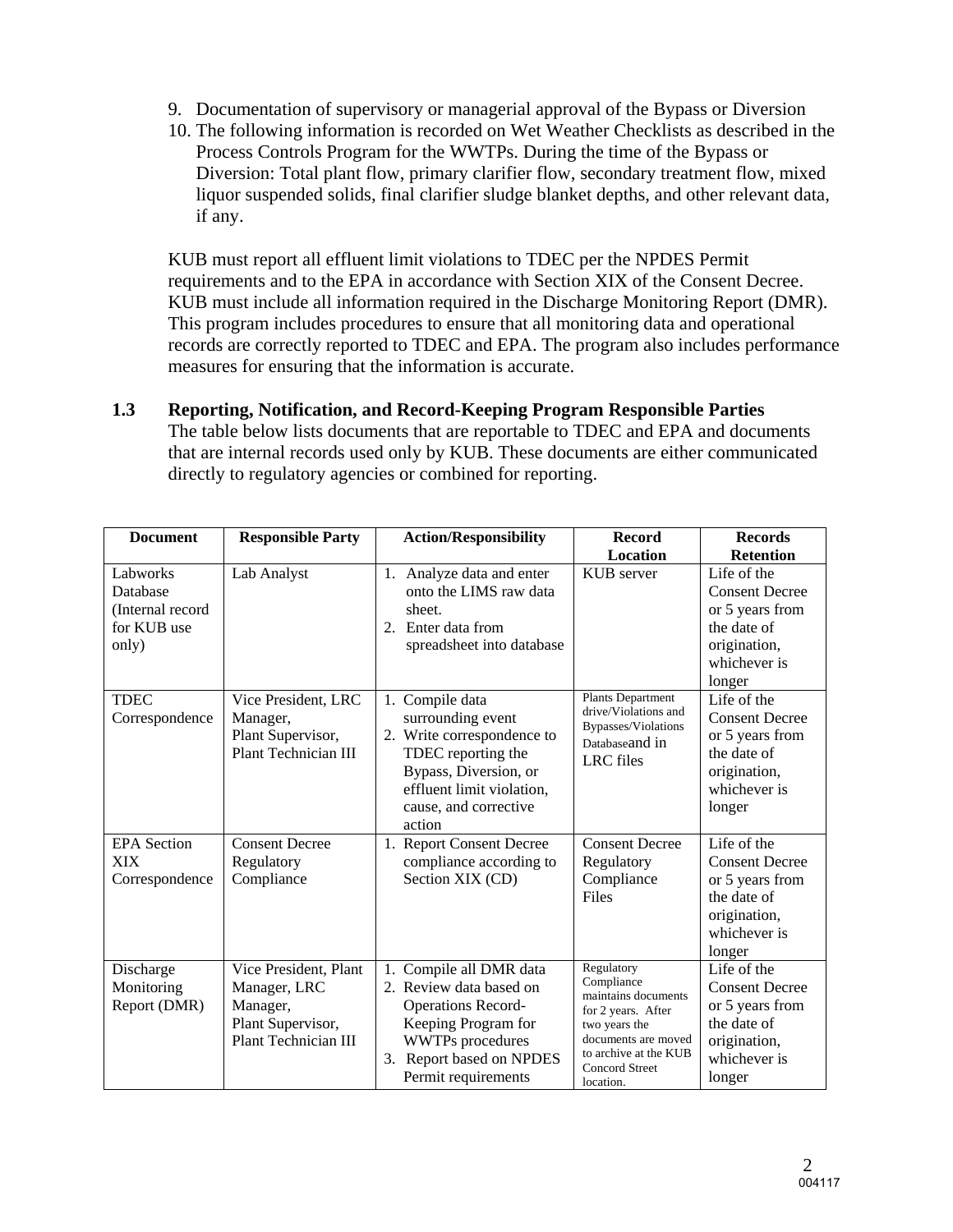| <b>Document</b>                                                                                                    | <b>Responsible Party</b>                                                                       | <b>Action/Responsibility</b>                                                                                                                                                                                                                                                                                                                              | <b>Record</b>                                                                                                                                                         | <b>Records</b>                                                                                                   |  |
|--------------------------------------------------------------------------------------------------------------------|------------------------------------------------------------------------------------------------|-----------------------------------------------------------------------------------------------------------------------------------------------------------------------------------------------------------------------------------------------------------------------------------------------------------------------------------------------------------|-----------------------------------------------------------------------------------------------------------------------------------------------------------------------|------------------------------------------------------------------------------------------------------------------|--|
|                                                                                                                    |                                                                                                |                                                                                                                                                                                                                                                                                                                                                           | Location                                                                                                                                                              | <b>Retention</b>                                                                                                 |  |
| Monthly<br>Operating<br>Report (MOR)                                                                               | Vice President, Plant<br>Manager,<br>LRC Manager,<br>Plant Supervisor,<br>Plant Technician III | 1. Compile all MOR data<br>2. Review data based on<br><b>Operations Record-</b><br>Keeping Program for<br><b>WWTPs</b> procedures<br>3. Report based on NPDES<br>Permit requirements                                                                                                                                                                      | Regulatory<br>Compliance<br>maintains documents<br>for 2 years. After<br>two years the<br>documents are moved<br>to archive at the KUB<br>Concord Street<br>location. | Life of the<br><b>Consent Decree</b><br>or 5 years from<br>the date of<br>origination,<br>whichever is<br>longer |  |
| Diversion and<br><b>Bypass</b><br>Document<br>Checklist and<br>package<br>(Internal record<br>for KUB use<br>only) | Plant Supervisor,<br>Plant Technician III,<br><b>Shift Plant</b><br>Technician                 | 1. Compile documents for<br>packet<br>2. Review checklist for<br>completeness<br>3. Place into report package<br>that includes data as<br>described in sections<br>1.4.2 and 1.4.3 in this<br>document. Package<br>includes SCADA report,<br>root cause analysis,<br>necessary trends, daily<br>log, checklist and any<br>other pertinent<br>information. | <b>WWTP</b> files                                                                                                                                                     | Life of the<br><b>Consent Decree</b><br>or 5 years from<br>the date of<br>origination,<br>whichever is<br>longer |  |
| Diversion<br>Report<br>(Internal record<br>for KUB use<br>only)                                                    | Vice President, Plant<br>Manager,<br>Plant Supervisor,<br>Plant Technician III                 | 1. Compile data for report<br>2. Review report for<br>accuracy based on<br><b>Operations Record-</b><br>Keeping Program for<br><b>WWTPs</b> procedures<br>3.<br>Enter data into<br>"Treatment Plants - SSO<br>and BBU Reporting"<br>database owned by<br>Department 84.<br>4. Place into report package                                                   | WWTP files and<br>Plants<br>Department<br>drive                                                                                                                       | Life of the<br><b>Consent Decree</b><br>or 5 years from<br>the date of<br>origination,<br>whichever is<br>longer |  |
| <b>Treatment Plant</b><br><b>Bypass Report</b>                                                                     | Vice President, Plant<br>Manager,<br>LRC Manager,<br>Plant Supervisor,<br>Plant Technician III | Compile data for report<br>1.<br>2. Review report for<br>accuracy based on<br><b>Operations Record-</b><br>Keeping Program for<br><b>WWTPs</b> procedures<br>3. Report based on NPDES<br>Permit requirements<br>4. Place into report package                                                                                                              | WWTP files and<br>Departmental<br>drive                                                                                                                               | Life of the<br><b>Consent Decree</b><br>or 5 years from<br>the date of<br>origination,<br>whichever is<br>longer |  |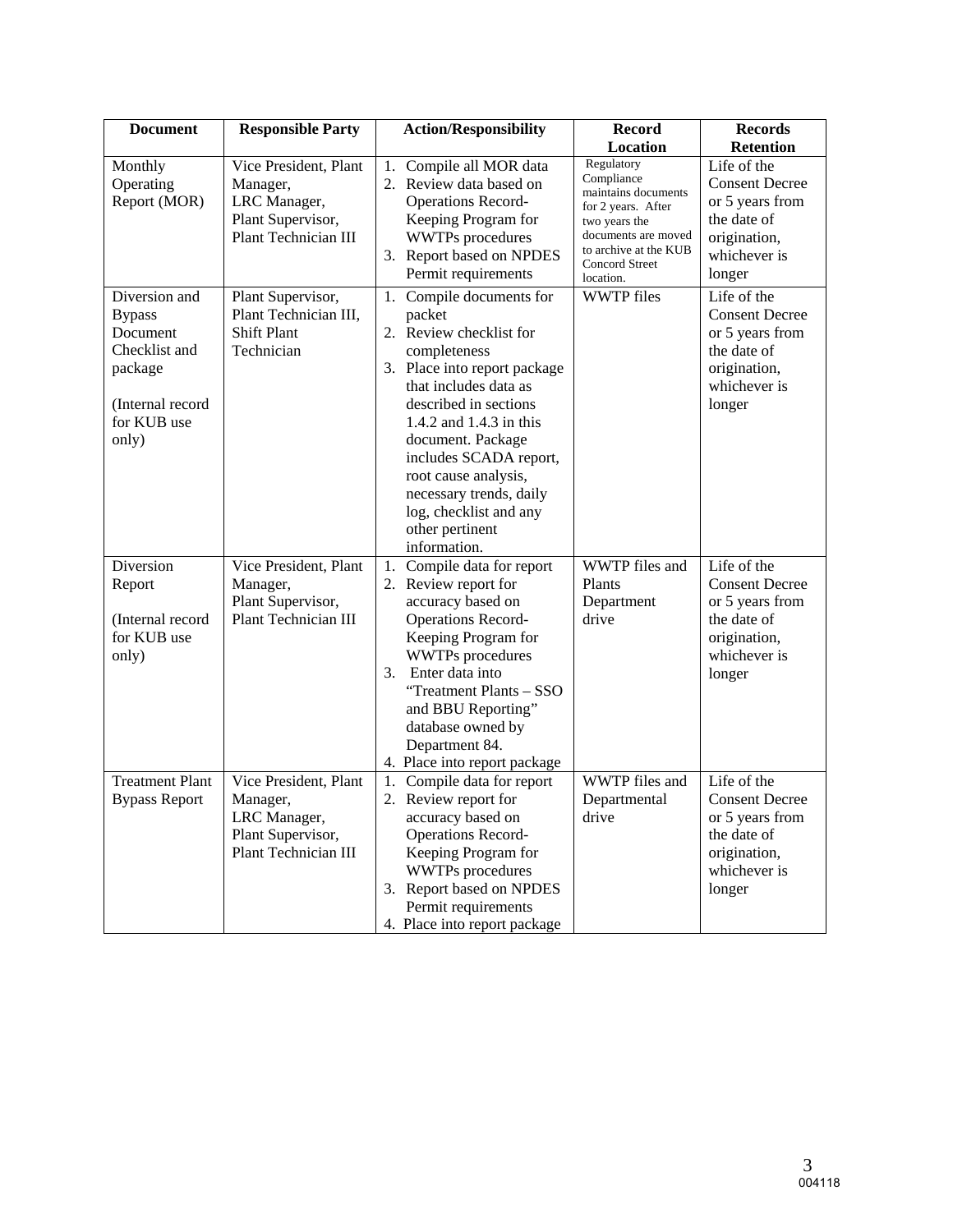#### **1.4 Reporting, Notification, and Record-Keeping Program Elements**  Effluent Limit Violation

KUB must report all effluent limit violations to TDEC as required by its NPDES Permits and in accordance with Section XIX of the Consent Decree. KUB must include all information required in the Discharge Monitoring Report (DMR).

KUB derives data used to evaluate effluent limit violations from two sources:

- Operational analytical data is collected daily. The Plant Technician reviews the data for operational and NPDES Permit ranges. The technician reports any data outside of the NPDES Permit limits or indicating an unfavorable trend to the Plant Supervisor or supervisory Plant Technician III. Staff enter the data into an Access database, which is queried for report building. This process is described from data entry to reporting in flow chart format (Figure1).
- The KUB Water Quality Assurance Lab analyzes composite and grab samples collected at all WWTPs. The Lab obtains and manages all data in accordance with the requirements and guidance described in the KUB Water Quality Assurance Lab-Quality Assurance Plan. The Operations Record-Keeping Program and the associated Data Verification Plan details how KUB ensures accurate data input and review.

#### Bypasses

KUB must report all Bypasses to TDEC as required by its NPDES Permit and to the EPA in accordance with Section XIX of the Consent Decree. Section XIX requires the following information for Bypasses: the location, date, time, duration, total Bypass volume, and reason for each Bypass. KUB uses standard record-keeping procedures and forms containing, at a minimum, the items listed in Section 1.2 of this document. The Operations Record-Keeping Program and the associated Data Verification Plan details how KUB ensures accurate data input and review. This process is described from data entry to reporting in flow chart format (Figure 1).

#### Diversions

KUB must report all Diversions to TDEC as required by its NPDES Permit and to the EPA in accordance with Section XIX of the Consent Decree. Section XIX requires the following information for Diversions: the location, date, time, duration, total Diversion volume, and reason for each Diversion. KUB uses standard record-keeping procedures and forms containing, at a minimum, the items listed in Section 1.2 of this document. The Operations Record-Keeping Program and the associated Data Verification Plan detail how KUB ensures accurate data input and review. This process is described from data entry to reporting in flow chart format (Figure 1).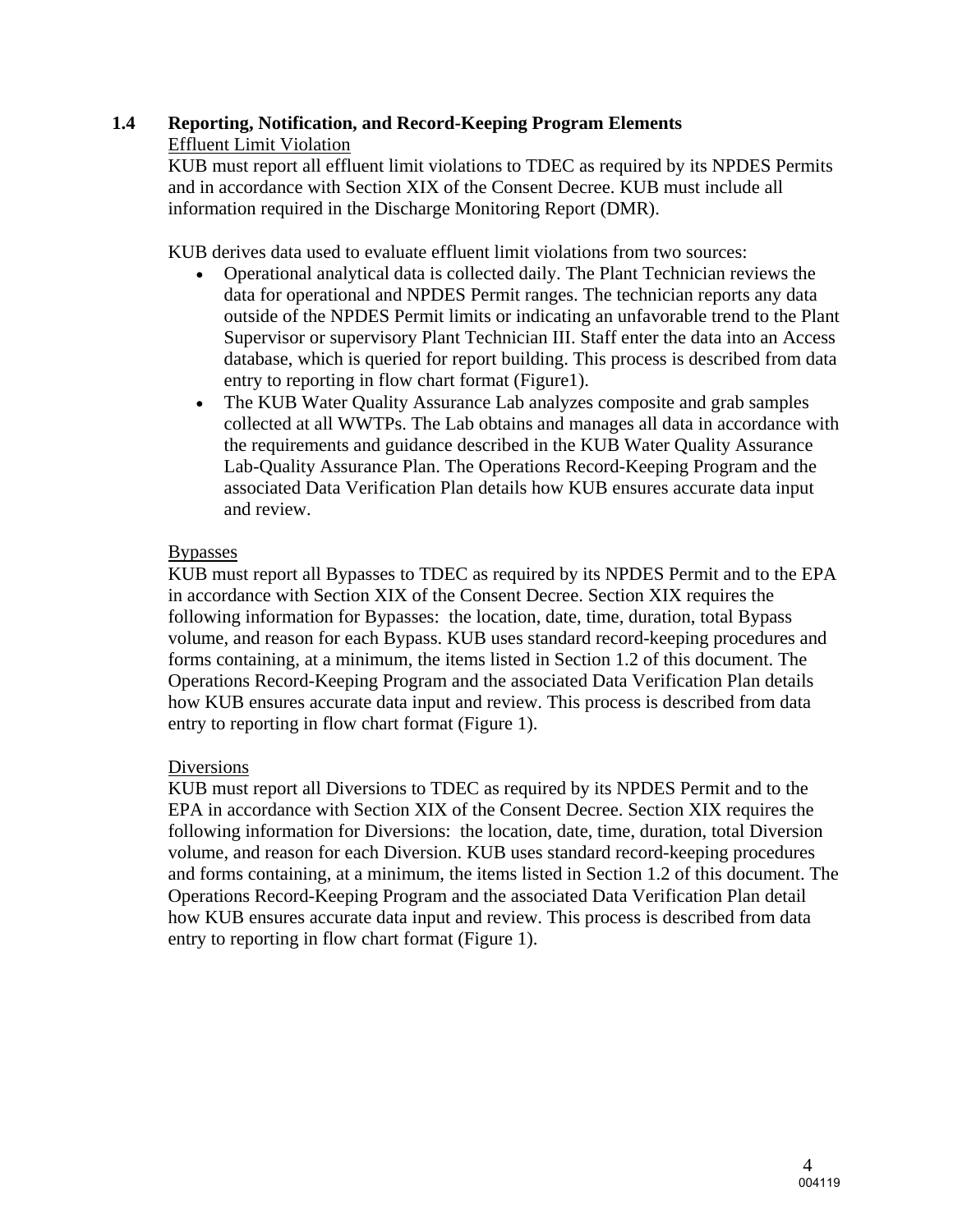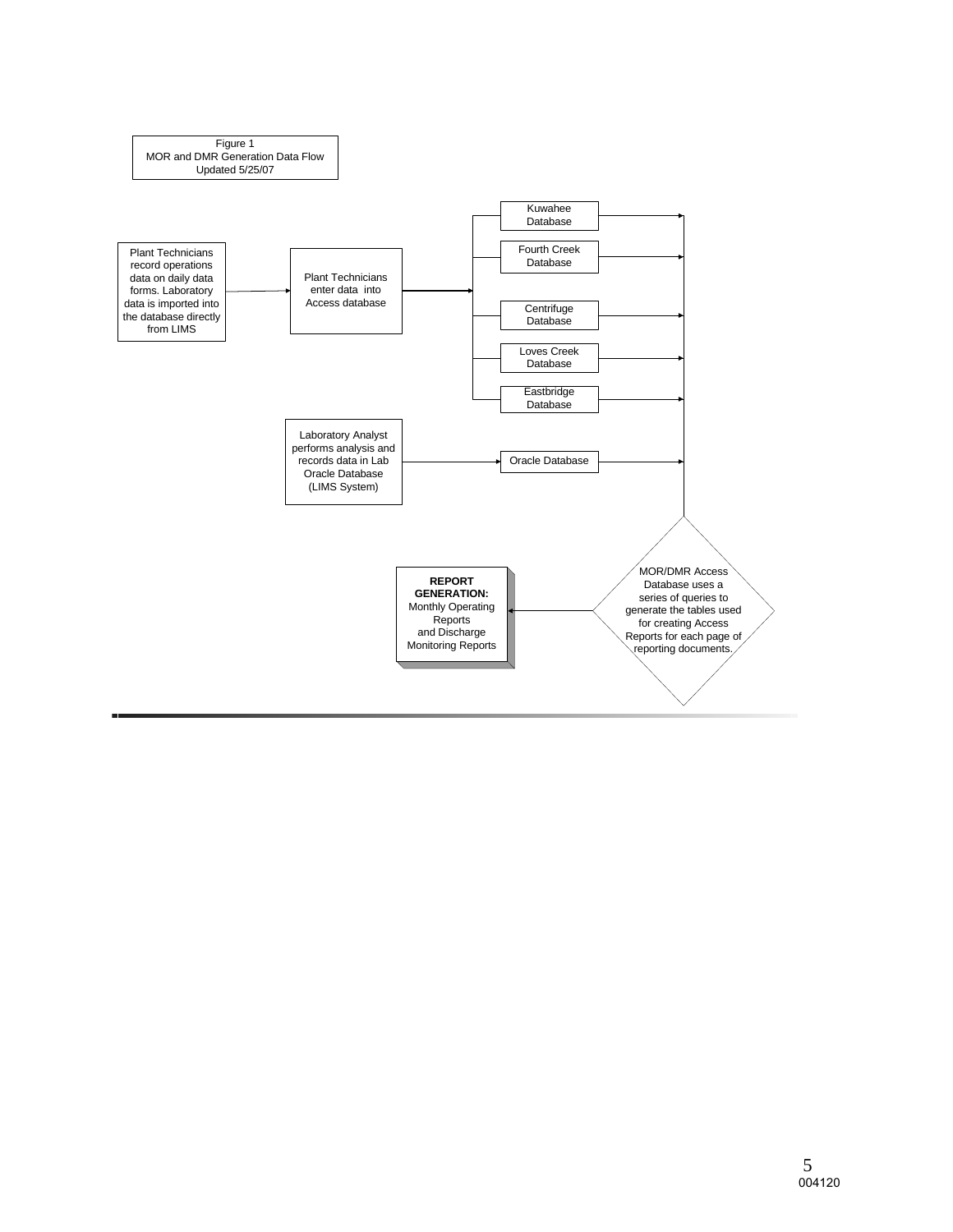#### **1.4.1 Effluent Limit Violation Reporting, Notification, and Record-Keeping Procedure**

#### **I. Internal Notification of Monitoring Violation**

- 1. KUB Water Quality Assurance Laboratory personnel and Plant Technicians review lab and plant data daily for an effluent limit violation in excess of the NPDES Permit limit.
- 2. All monitoring data and operational records are evaluated for accuracy through the Operations Record-Keeping Program Data Verification Plan for all KUB-operated wastewater treatment plants. All KUB laboratory data is obtained and managed in accordance with the requirements and guidance described in the KUB Water Quality Assurance Lab-Quality Assurance Plan.
- 3. The Regulatory Compliance (LRC) Manager, Plant Supervisor, and/or designee review the effluent limit violation for any quality control concerns or unusual sampling and analysis conditions.
- 4. Lab personnel enter the effluent limit violation value into the LIMS database.
- 5. The lab or plant personnel immediately notify the Vice President, Plant Manager, Supervisors, and critical plant support staff of the violation.

### **II. Internal Analysis of Monitoring Violation**

- 1. Plant Operations staff assembles, as necessary, and performs a root cause analysis (refer to Appendix 1.5.6) to determine potential causes for violation and corrective actions. Root cause meeting notes are stored electronically on the WWTP operations drive.
- 2. TDEC correspondence is written based on root cause analysis results. Vice President, LRC Manager, Plant Supervisor, and Plant Technician III review correspondence.

## **III. Reporting of Monitoring Violation**

- 1. Vice President or LRC Manager corresponds with the local TDEC office via letter to list violation, causes, and corrective actions. This letter is postmarked no later than five (5) business days after the violation notification is issued.
- 2. Administrative Services files correspondence letter and tabulates the violation value into violation database.
- 3. Effluent limit violations are reported monthly within the DMR as required by its NPDES Permit.
- 4. Effluent limit violations are reported to the EPA in accordance with Section XIX of the Consent Decree. Section XIX of the Consent Decree requires for reporting effluent limit violations, that KUB must include all information required to be reported in KUB's DMR.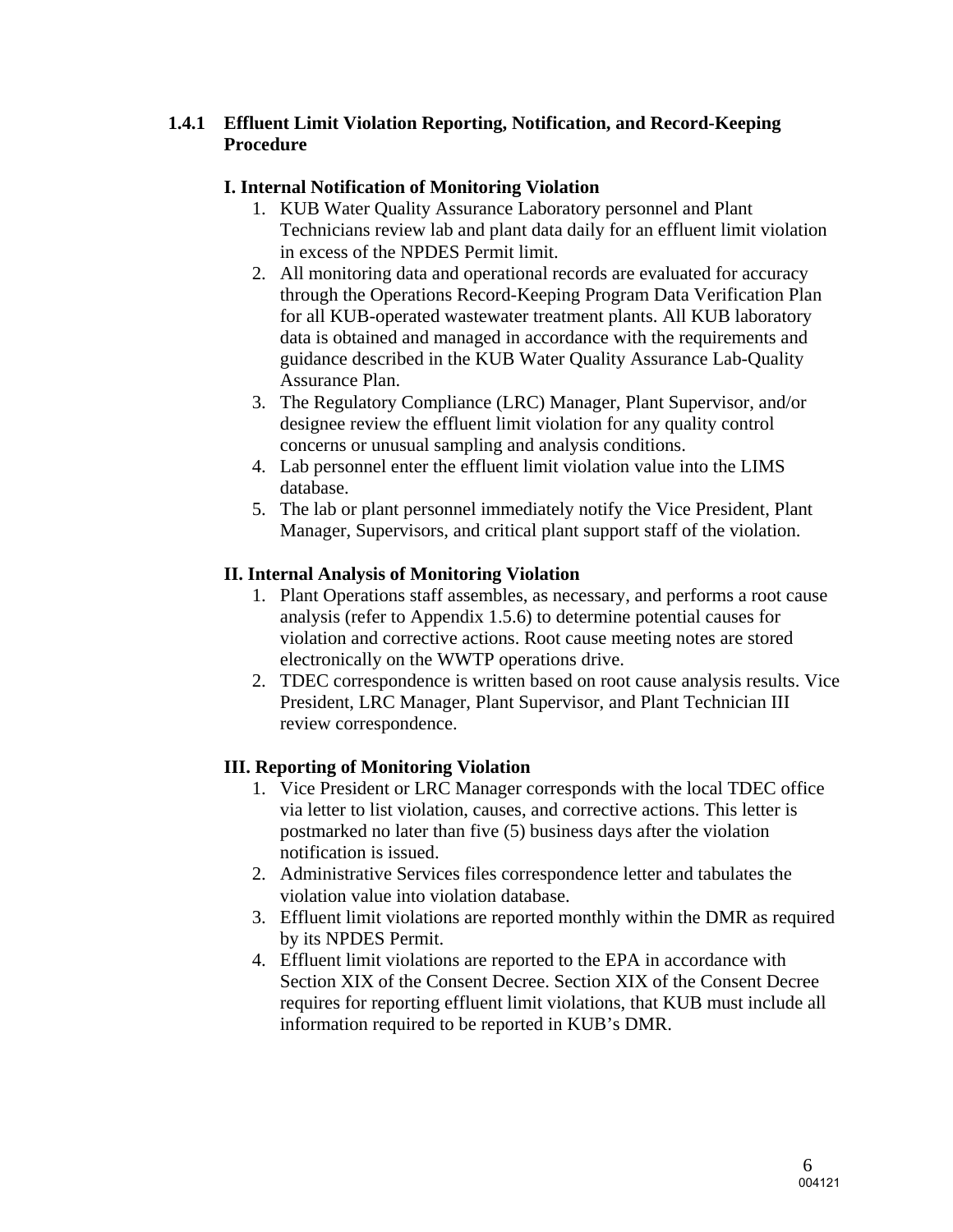#### **1.4.2 Bypass Reporting, Notification, and Record-Keeping Procedure**

#### **I. Internal Notification of a Bypass**

- 1. Prior to the Bypass event, the Plant Manager and/or the Vice President are notified of the impending possibility of an event. There may be extenuating circumstances, such as power failures, equipment failures, etc., that will not allow notification prior to a Bypass event.
- 2. Approval from the Plant Manager and/or the Vice President is acquired for the Bypass. There may be extenuating circumstances, such as power failures, equipment failures, etc., that will not allow approval prior to a Bypass event.
- 3. As the event begins, the Plant Manager and/or the Vice President are notified of the Bypass.
- 4. Plant Manager or Vice President provides a verbal notice of the Bypass to the Division of Water Pollution Control in the Knoxville Environmental Assistance Center within 24 hours from the time KUB becomes aware of the circumstances.

#### **II. Internal Analysis of a Bypass**

- 1. Plant Technicians begin Bypass Report (refer to Appendix 1.5.4) documentation.
- 2. All monitoring data and operational records are evaluated for accuracy through the Operations Record-Keeping Program Data Verification Plan for all KUB operated wastewater treatment plants.
- 3. Bypass Report (refer to Appendix 1.5.4) and Plant SSO Report (refer to Appendix 1.5.5) are completed.
- 4. Bypass hours and total flow bypassed are entered into the operations database.

#### **III. Reporting of a Plant Bypass**

- 1. Bypass Report (refer to Appendix 1.5.4) and Plant SSO Report (refer to Appendix 1.5.5) are entered into "Treatment Plants – SSO and BBU Reporting" database owned by Department 84. for reporting on monthly SSO report and Plant DMR.
- 2. Vice President or LRC Manager corresponds with the local TDEC office via letter within five (5) business days of the event to list Bypass totals, causes, and corrective actions.
- 3. The CSI Team reports data to TDEC in the monthly SSO Report and Plant DMR. Bypasses are reported to TDEC as required in the NPDES Permit and to the EPA in accordance with Section XIX of the Consent Decree. Section XIX requires the following information for plant bypasses: the location, date, time, duration, total Bypass volume, and reason for each Bypass.
- 4. Bypass packet is completed. This packet includes a document checklist (refer to Appendix 1.5.1), SCADA (Supervisory Control and Data Acquisition) report, Daily Log, wet weather checklist (as described in the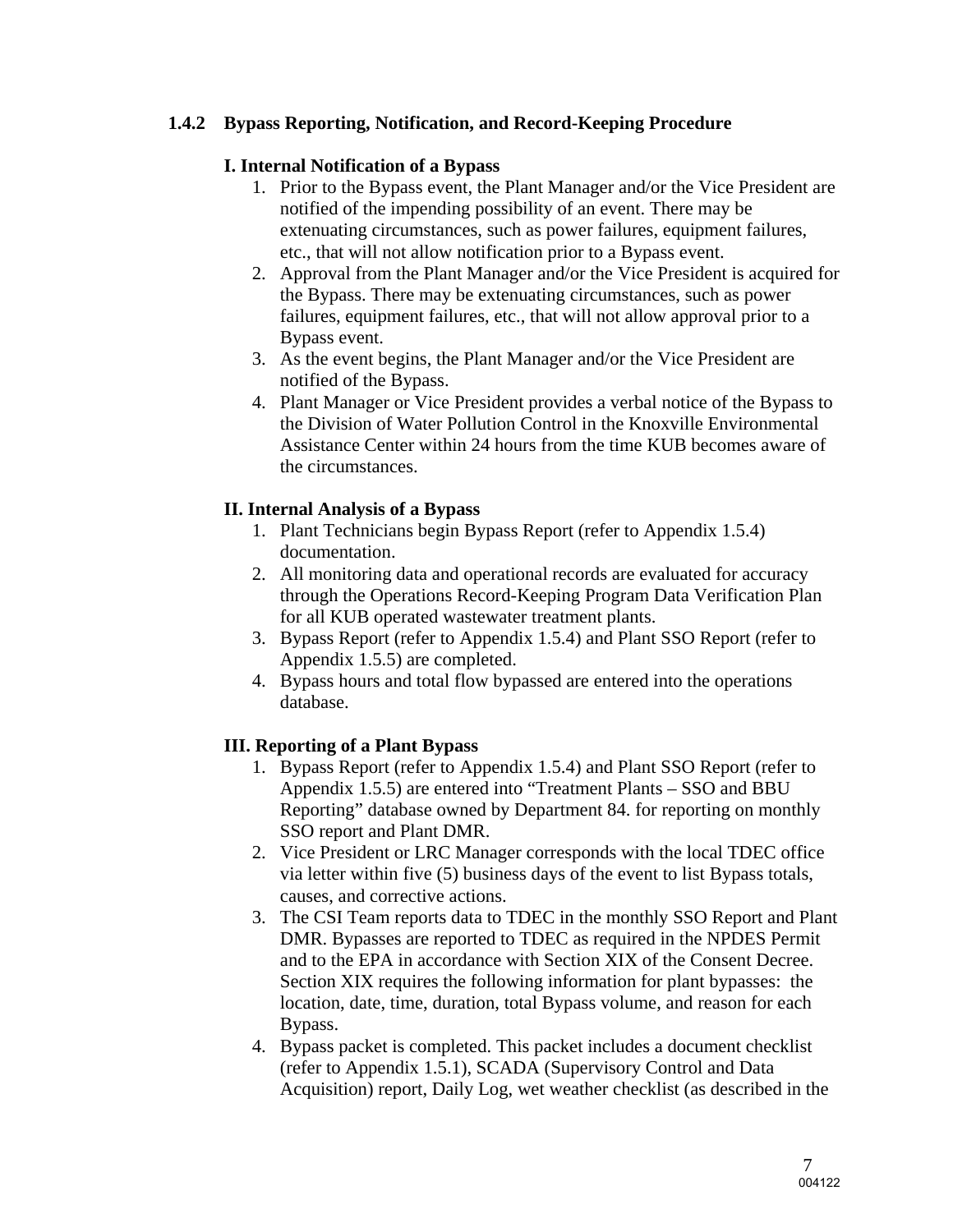Process Controls Program for the WWTPs), trends, and any other pertinent information. These packets are in paper format and are kept within the WWTP operations files.

5. Bypass Report (refer to Appendix 1.5.4) is kept electronically and in paper format within the WWTP operations files.

#### **1.4.3 Diversion Reporting, Notification, and Record-Keeping Procedure**

#### **I. Internal Notification of a Diversion**

- 1. Prior to the Diversion the plant supervisory staff is notified of the impending possibility of an event.
- 2. Approval for the Diversion follows the guidance described in the Process Control Plan Guidelines.
- 3. As the event begins, the Plant Supervisor, Plant Manager, and/or the Vice President are notified of the Diversion.

#### **II. Internal Analysis of a Diversion**

- 1. Plant Technicians begin Diversion Report Form (refer to Appendix 1.5.3) documentation.
- 2. Diversion Report Form (refer to Appendix 1.5.3) is completed and kept electronically. It is stored on the Plant department drive and the data is entered into "Treatment Plants – SSO and BBU Reporting" database owned by Department 84. The CSI team will access this data for reporting in monthly SSO report.

#### **III. Reporting of a Diversion**

- 1. Diversions are reported to TDEC as required in the NPDES Permit and to the EPA in accordance with Section XIX of the Consent Decree. Section XIX requires the following information for Diversions: the location, date, time, duration, total Diversion volume, and reason for each Diversion
- 2. Diversion packet is completed. This packet includes a document checklist (refer to Appendix 1.5.2), SCADA report, Daily log, wet weather checklist (described in the Process Controls Program for the WWTPs), trends, and any other pertinent information. These packets are in paper format and are kept within the WWTP operations files.
- 3. Diversion Report Form (refer to Appendix 1.5.3) is kept electronically and in paper format within the WWTP operations files.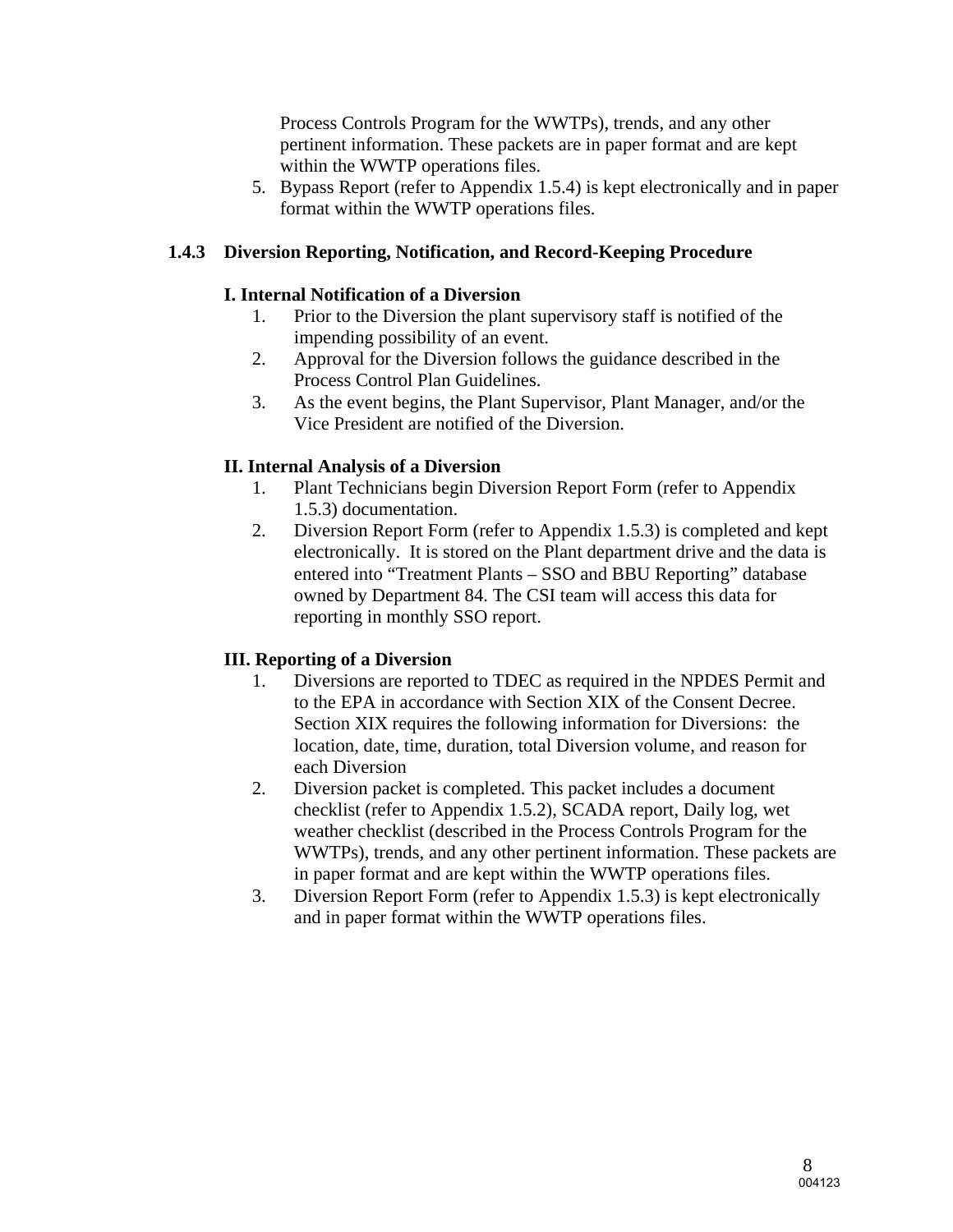# **1.5 Appendices**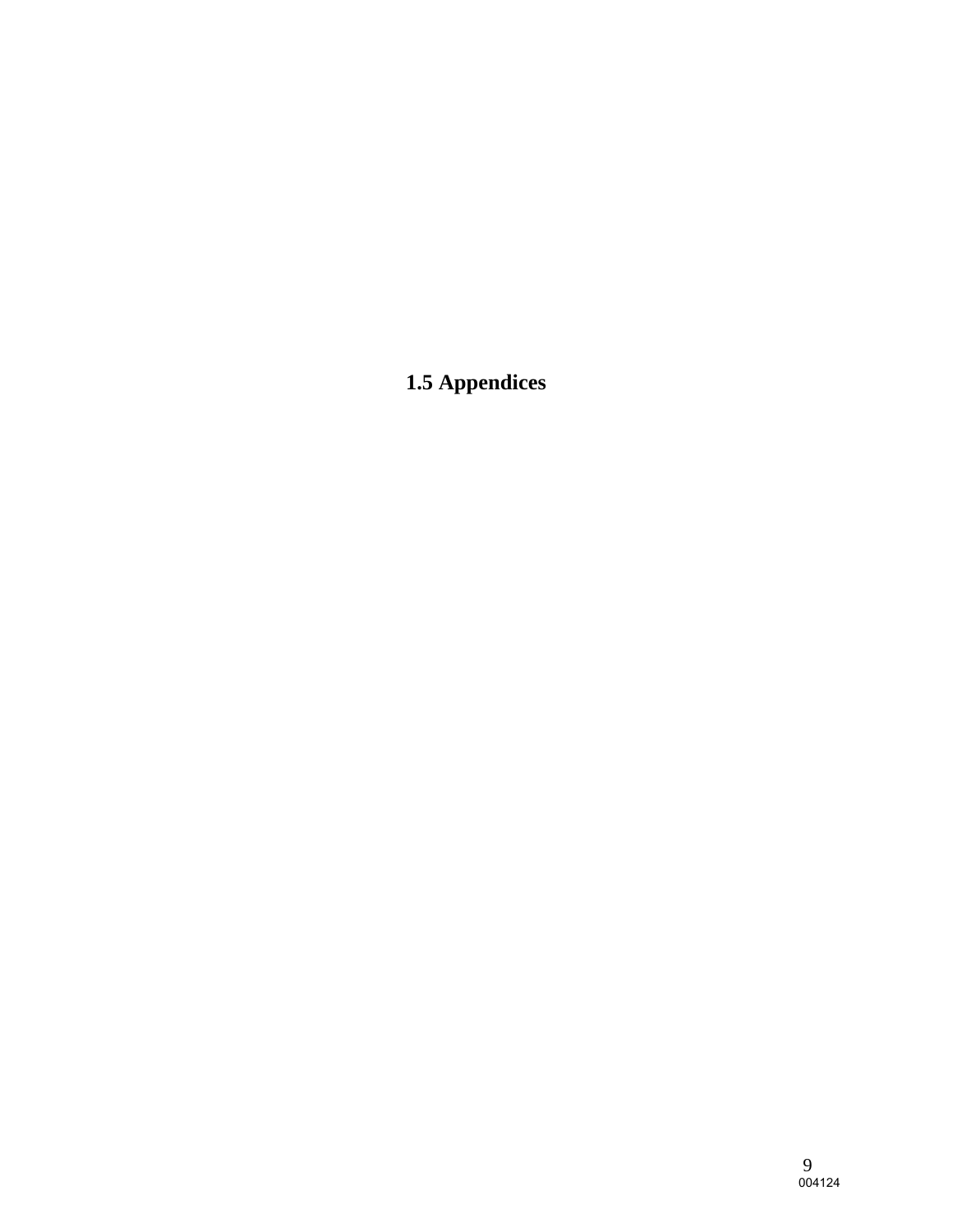**Bypass Documentation Checklist**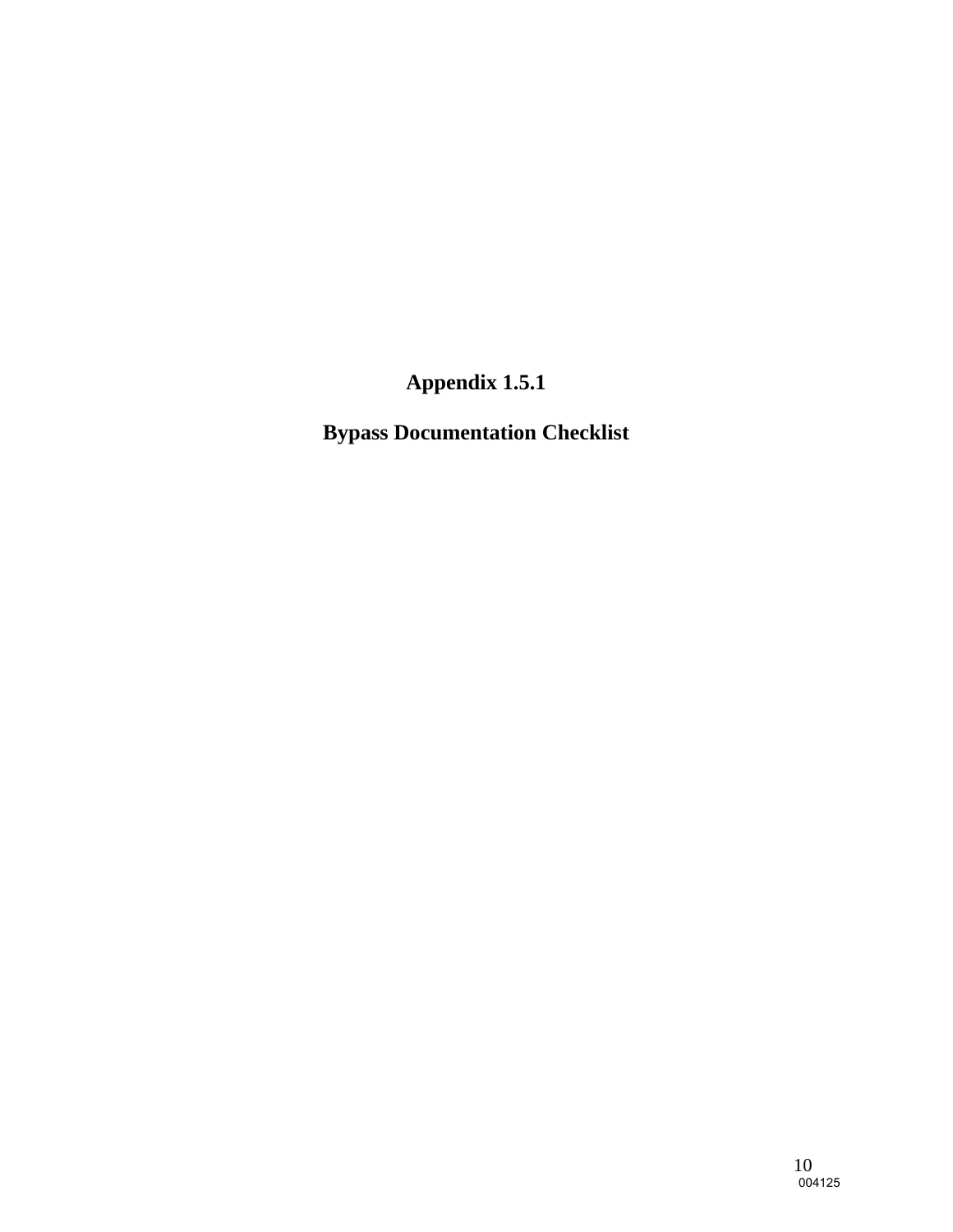#### KUB WWTP DATE: WWTP: **BYPASS DOCUMENTATION PACKAGE CHECKLIST**

*Purpose:* This form serves as a checklist to capture all of the documentation required for compliance record-keeping. KUB fills out a form for each Bypass that occurs at any of the wastewater facilities. KUB maintains all forms and documentation on file at the Kuwahee WWTP and submits them to Collection System Improvement as part of the Bypass Report.

*Package Contents:* All applicable documents must be included in the package. If a Bypass occurs in more than one 24-hour period, documentation must be included for each successive day. The Technicians will add documents, check off, and initial that they included the documentation. The Operations Technician III / Plant Supervisor reviews the package to ensure that all required documentation is enclosed.

| <b>Document</b>                                                                                                                                             | Package | <b>Included</b> in |  | <b>Operations</b><br><b>Technician Review</b> |  |
|-------------------------------------------------------------------------------------------------------------------------------------------------------------|---------|--------------------|--|-----------------------------------------------|--|
| <b>Bypass Report</b>                                                                                                                                        |         |                    |  |                                               |  |
| <b>SCADA Report</b>                                                                                                                                         |         |                    |  |                                               |  |
| <b>Trends:</b><br>$(a)$ Influent Flow<br>$(b)$ Bypass Flow                                                                                                  |         |                    |  |                                               |  |
| <b>Wet Weather Checklist</b>                                                                                                                                |         |                    |  |                                               |  |
| <b>Daily Log</b>                                                                                                                                            |         |                    |  | -----------                                   |  |
| <b>Plant Bypass Letter</b>                                                                                                                                  |         |                    |  |                                               |  |
| <b>Special Notations:</b><br>List any additional<br>documentation in special<br>notations such as Root Cause<br>Analysis or other reports as<br>applicable: |         |                    |  |                                               |  |
| Reviewed by Supervisor:<br>Special Notations Concerning Bypass Event:                                                                                       |         |                    |  |                                               |  |

## *Check As Added To Package and Initial:*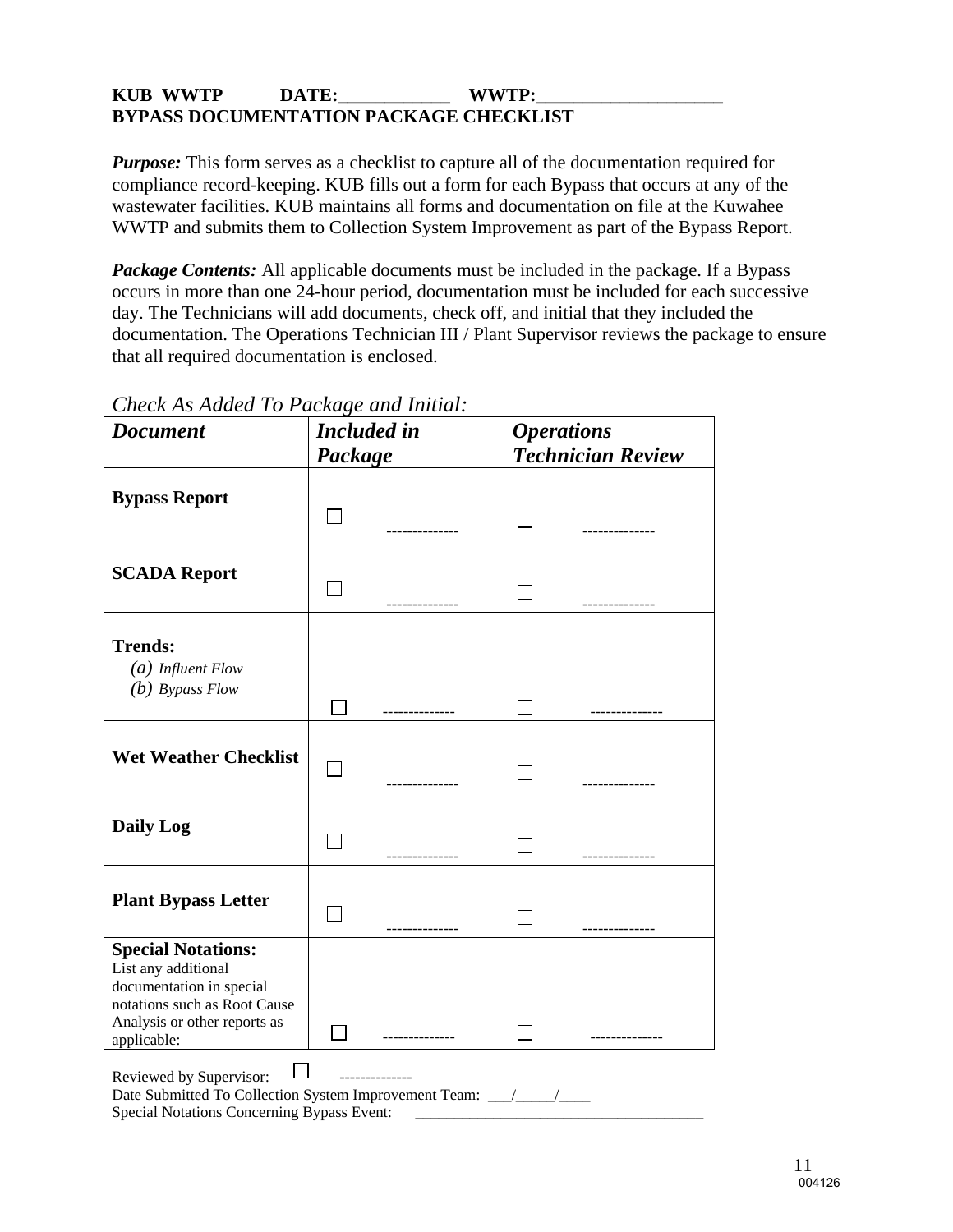**Diversion Documentation Checklist**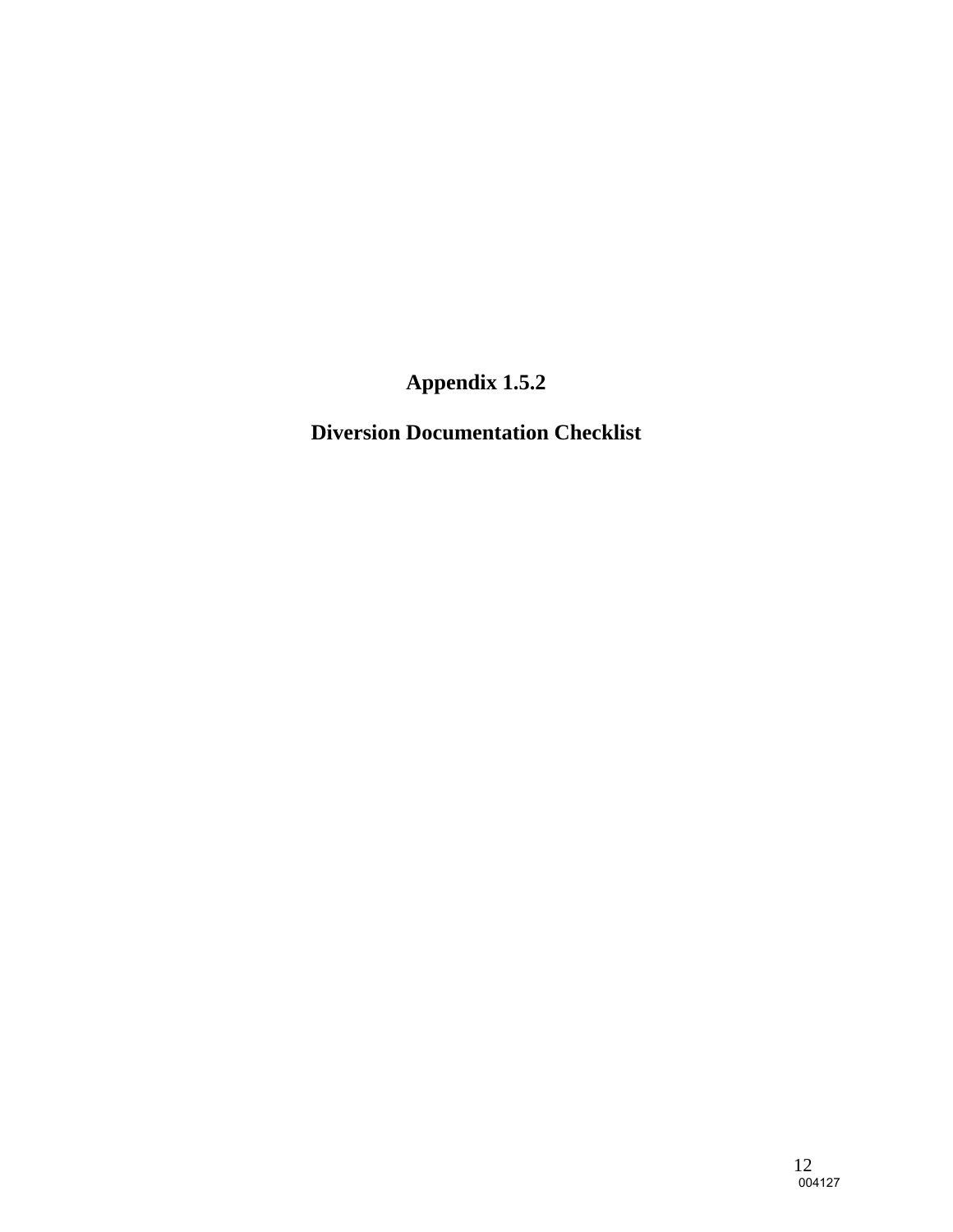#### KUB WWTP DATE: WWTP: **DIVERSION DOCUMENTATION PACKAGE CHECKLIST**

*Purpose:* This form serves as a checklist to capture all of the documentation required for compliance record-keeping. KUB fills out a form for each Diversion that occurs at any of its wastewater facilities. KUB maintains all forms and documentation on file at the Kuwahee WWTP and submits them to Collection System Improvement as part of the Diversion Report.

*Package Contents:* All applicable documents must be included in the package. If the Diversion occurs in more than one 24-hour period, documentation must be included for each successive day. The Technicians will add documents, check off, and initial that they included the documentation. The Operations Technician III / Plant Supervisor reviews the package to ensure that all required documentation is enclosed.

| <b>Document</b>                                                                                                                                                 | <b>Included</b> in |  | <b>Operations</b>          |                          |
|-----------------------------------------------------------------------------------------------------------------------------------------------------------------|--------------------|--|----------------------------|--------------------------|
|                                                                                                                                                                 | Package            |  |                            | <b>Technician Review</b> |
| <b>Diversion Report</b>                                                                                                                                         |                    |  | $\mathcal{L}^{\text{max}}$ | -----------              |
| <b>SCADA Report</b>                                                                                                                                             |                    |  |                            | .                        |
| <b>Trends: (if applicable)</b><br>(a) Influent Flow<br>(b) Diversion Flow<br>(c) Biological Flow<br>(d) Primary Clarifier Flow<br>(e) Effluent Suspended Solids |                    |  |                            |                          |
| <b>Wet Weather Checklist</b>                                                                                                                                    |                    |  |                            |                          |
| <b>Daily Log</b>                                                                                                                                                |                    |  |                            | ----------               |
| <b>Special Notations:</b><br>List any additional documentation<br>in special notations such as Root<br>Cause Analysis or other reports as<br>applicable:        |                    |  |                            |                          |

Date Submitted To Collection System Improvement Team: \_\_\_/\_\_\_\_/\_\_\_\_\_

Special Notations Concerning Diversion Event:

### *Check As Added To Package and Initial:*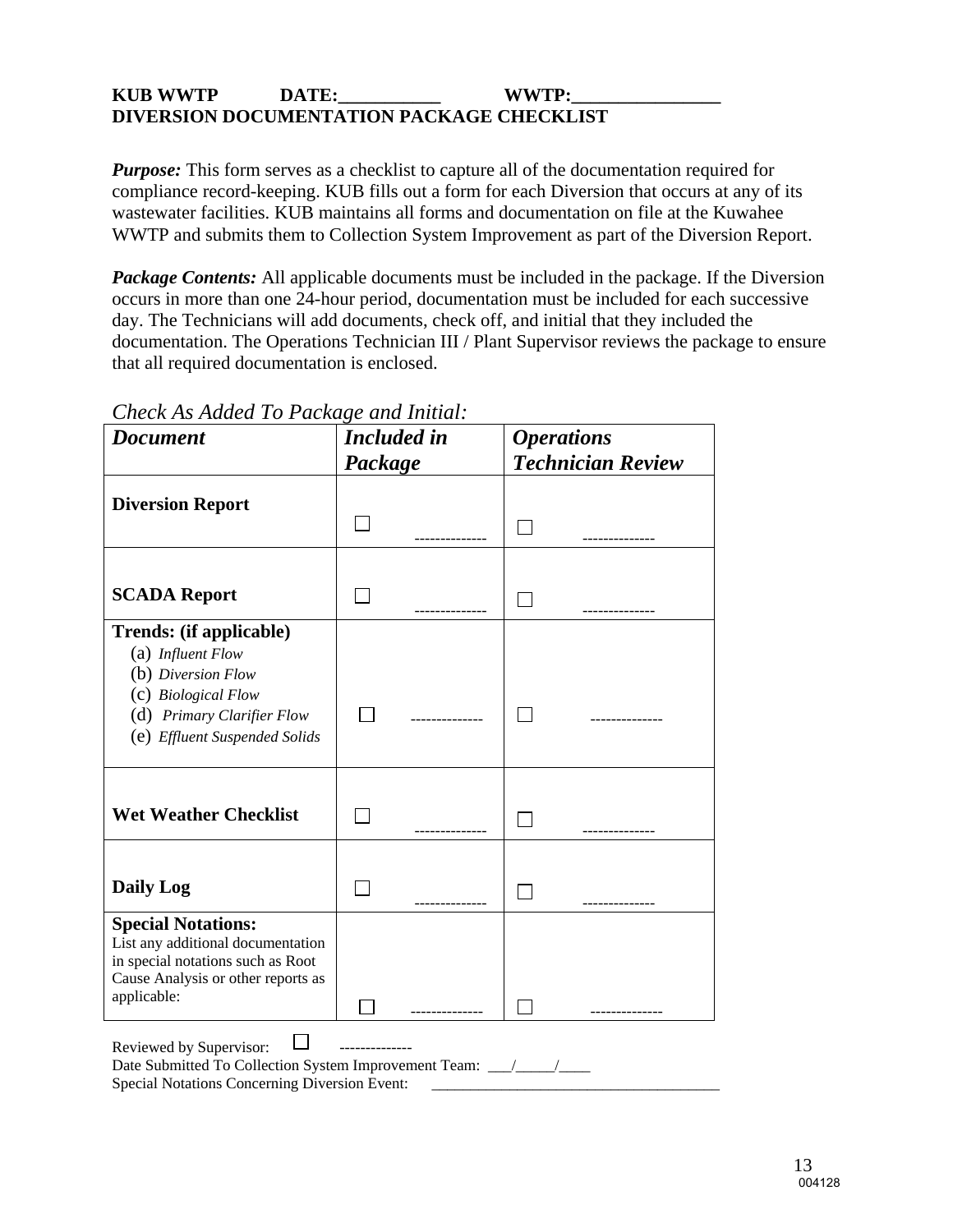**Diversion Report Form**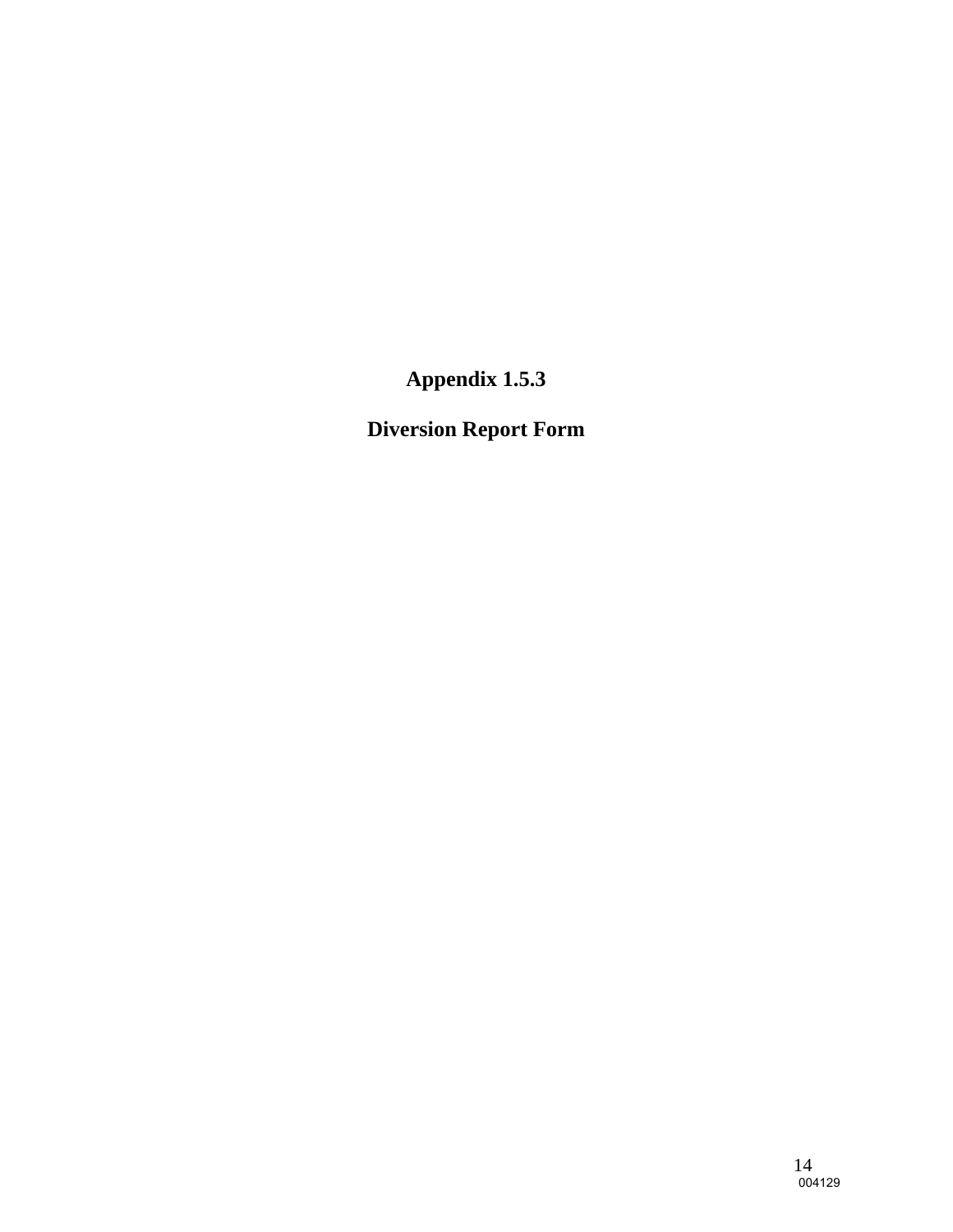| <b>KUB WWTP</b>                                         |                                           |                                                                                                               |             |                    |  |
|---------------------------------------------------------|-------------------------------------------|---------------------------------------------------------------------------------------------------------------|-------------|--------------------|--|
| <b>DIVERSION REPORT</b>                                 |                                           |                                                                                                               |             |                    |  |
| 12:00 AM                                                |                                           | <b>DATE TO 12:00 AM</b>                                                                                       |             | <b>DATE</b>        |  |
|                                                         |                                           |                                                                                                               | Name:       |                    |  |
| <b>Supervisory Staff Approving Diversion</b>            |                                           |                                                                                                               | Title:      |                    |  |
| Designate WWTP where Diversion Occurred with an X       |                                           |                                                                                                               |             |                    |  |
|                                                         |                                           |                                                                                                               |             |                    |  |
|                                                         |                                           | Kuwahee Wastewater Treatment Plant                                                                            |             |                    |  |
|                                                         |                                           | Tennessee River Mile 646.2. The flows were diverted from<br>the biological treatment/Activated Sludge process |             |                    |  |
|                                                         |                                           |                                                                                                               |             |                    |  |
|                                                         |                                           | Fourth Creek Wastewater Treatment Plant                                                                       |             |                    |  |
|                                                         |                                           | Tennessee River Mile 640. The flows were diverted from                                                        |             |                    |  |
|                                                         |                                           | the biological treatment/Activated Sludge process                                                             |             |                    |  |
|                                                         |                                           |                                                                                                               |             |                    |  |
|                                                         |                                           | Loves Creek Wastewater Treatment Plant<br>Holston River Mile 5. The flows were diverted from                  |             |                    |  |
|                                                         |                                           | the biological treatment/extended aeration process                                                            |             |                    |  |
|                                                         |                                           |                                                                                                               |             |                    |  |
|                                                         |                                           |                                                                                                               |             |                    |  |
| ROOT CAUSE FOR THE DIVERSION. Designate with an X       |                                           |                                                                                                               |             |                    |  |
| <b>DESIGNATE</b>                                        |                                           | <b>INFLUENT FLOW IN EXCESS OF PLANT'S</b>                                                                     |             |                    |  |
| <b>WITH CAPITAL</b>                                     |                                           | HYDRAULIC CAPACITY, DUE TO RAINFALL                                                                           |             |                    |  |
| х                                                       |                                           |                                                                                                               |             |                    |  |
|                                                         |                                           | MECHANICAL OR ELECTRICAL BREAKDOWN<br>OF PLANT EQUIPMENT (PUMPS, ETC.)                                        |             |                    |  |
|                                                         |                                           |                                                                                                               |             |                    |  |
|                                                         |                                           | <b>OTHER</b>                                                                                                  |             |                    |  |
|                                                         |                                           |                                                                                                               |             |                    |  |
| PERSON OR PERSONS INITIATING DIVERSION                  |                                           |                                                                                                               |             |                    |  |
|                                                         |                                           |                                                                                                               |             |                    |  |
|                                                         |                                           |                                                                                                               |             |                    |  |
| IS THIS A CONTINUATION OF THE PREVIOUS DAY'S DIVERSION? |                                           |                                                                                                               |             |                    |  |
| DESIGNATE WITH AN X                                     |                                           |                                                                                                               |             | <b>START DATE:</b> |  |
| NO                                                      |                                           | YES                                                                                                           |             |                    |  |
|                                                         |                                           |                                                                                                               |             |                    |  |
| TIME DIVERSION GATE OPEN(ED) =                          |                                           |                                                                                                               | <b>HOUR</b> | DATE               |  |
|                                                         | If this is a continuation, enter hour and |                                                                                                               |             |                    |  |
|                                                         | date of the original gate opening.        |                                                                                                               |             |                    |  |
|                                                         |                                           |                                                                                                               |             |                    |  |
| TIME DIVERSION GATE WAS CLOSED:                         |                                           |                                                                                                               | <b>HOUR</b> | DATE               |  |
|                                                         |                                           |                                                                                                               |             |                    |  |
| PERSON OR PERSONS STOPPING DIVERSION                    |                                           |                                                                                                               |             |                    |  |
|                                                         |                                           |                                                                                                               |             |                    |  |
|                                                         |                                           |                                                                                                               |             |                    |  |
| TOTAL DURATION DIVERTED THIS 24 HOUR PERIOD             |                                           |                                                                                                               |             | HRS                |  |
| TOTAL GALLONS DIVERTED:                                 |                                           |                                                                                                               |             | МG                 |  |
|                                                         |                                           |                                                                                                               |             |                    |  |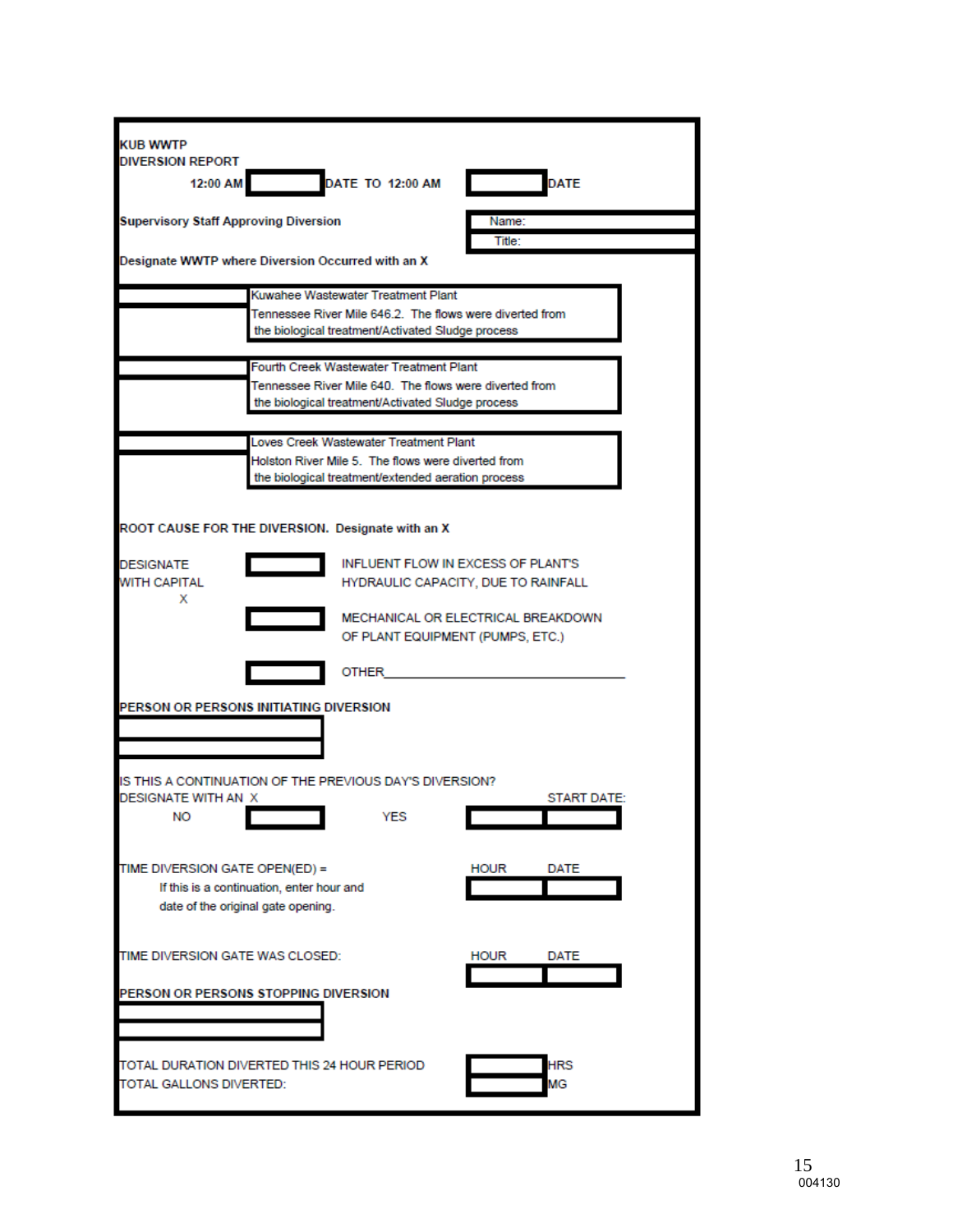**Bypass Report Form**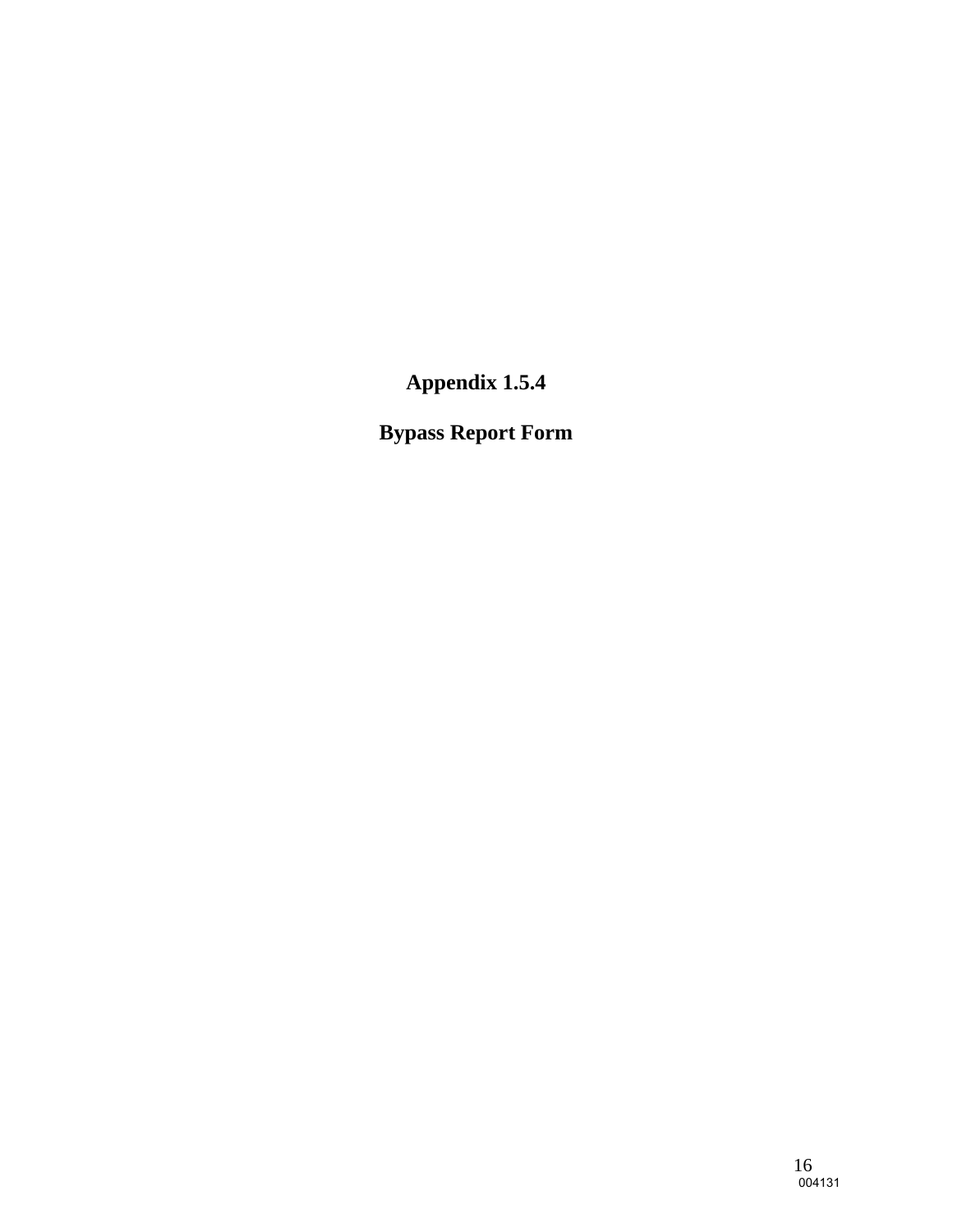| <b>KUB WWTP</b>                         |                                                                                                                                                                                                                                                                                                                                                                                                                                                                                                                                                                                                                                                      |
|-----------------------------------------|------------------------------------------------------------------------------------------------------------------------------------------------------------------------------------------------------------------------------------------------------------------------------------------------------------------------------------------------------------------------------------------------------------------------------------------------------------------------------------------------------------------------------------------------------------------------------------------------------------------------------------------------------|
| <b>BYPASS REPORT</b><br>12:00 AM        | <b>DATE TO 12:00 AM</b><br>DATE                                                                                                                                                                                                                                                                                                                                                                                                                                                                                                                                                                                                                      |
|                                         |                                                                                                                                                                                                                                                                                                                                                                                                                                                                                                                                                                                                                                                      |
| <b>VICE PRESIDENT or MANAGER</b>        |                                                                                                                                                                                                                                                                                                                                                                                                                                                                                                                                                                                                                                                      |
| <b>APPROVING BYPASS</b>                 | Name:<br>Title:                                                                                                                                                                                                                                                                                                                                                                                                                                                                                                                                                                                                                                      |
|                                         |                                                                                                                                                                                                                                                                                                                                                                                                                                                                                                                                                                                                                                                      |
|                                         | Bypass is prohibited unless the following three (3) conditions are met:<br>1. The Bypass is unavoidable to prevent loss of life, personal injury, or severe property damage;<br>2. There are not feasible alternatives to Bypass, such as the use of auxiliary treatment facilities,<br>retention of untreated wastes, or maintenance during normal periods of equipment downtime.<br>This condition is not satisfied if adequate back-up equipment should have been installed<br>in the exercise of reasonable engineering judgment to prevent a Bypass which occurred during normal<br>periods of equipment down-time or preventative maintenance; |
|                                         | 3. The permittee submits notice of an unanticipated Bypass to the appropriate field office of the Division of                                                                                                                                                                                                                                                                                                                                                                                                                                                                                                                                        |
|                                         | Water Pollution Control within 24 hours of becoming aware of the Bypass (if this information is provided orally,<br>a written submission must be provided within five days). When the need for the Bypass is foreseeable,                                                                                                                                                                                                                                                                                                                                                                                                                            |
|                                         | prior notification shall be submitted to the Director, if possible, at least ten (10) days before the date of the Bypass.                                                                                                                                                                                                                                                                                                                                                                                                                                                                                                                            |
|                                         | Designate WWTP where Bypass occurred with an X                                                                                                                                                                                                                                                                                                                                                                                                                                                                                                                                                                                                       |
|                                         | Kuwahee Wastewater Treatment Plant                                                                                                                                                                                                                                                                                                                                                                                                                                                                                                                                                                                                                   |
|                                         | Tennessee River Mile 646.2. During the Bypass,<br>all processes of the WWTP were bypassed                                                                                                                                                                                                                                                                                                                                                                                                                                                                                                                                                            |
|                                         |                                                                                                                                                                                                                                                                                                                                                                                                                                                                                                                                                                                                                                                      |
|                                         | Fourth Creek Wastewater Treatment Plant                                                                                                                                                                                                                                                                                                                                                                                                                                                                                                                                                                                                              |
|                                         | Tennessee River Mile 640. During the Bypass,<br>all processes of the WWTP were bypassed                                                                                                                                                                                                                                                                                                                                                                                                                                                                                                                                                              |
|                                         |                                                                                                                                                                                                                                                                                                                                                                                                                                                                                                                                                                                                                                                      |
|                                         | ROOT CAUSE FOR THE BYPASS. Designate with an X                                                                                                                                                                                                                                                                                                                                                                                                                                                                                                                                                                                                       |
| <b>DESIGNATE</b><br><b>WITH CAPITAL</b> | INFLUENT FLOW IN EXCESS OF PLANT'S<br>HYDRAULIC CAPACITY, DUE TO RAINFALL                                                                                                                                                                                                                                                                                                                                                                                                                                                                                                                                                                            |
| x                                       | MECHANICAL OR ELECTRICAL BREAKDOWN<br>OF PLANT EQUIPMENT (PUMPS, ETC.)                                                                                                                                                                                                                                                                                                                                                                                                                                                                                                                                                                               |
|                                         | OTHER                                                                                                                                                                                                                                                                                                                                                                                                                                                                                                                                                                                                                                                |
|                                         | PERSON OR PERSONS INITIATING BYPASS                                                                                                                                                                                                                                                                                                                                                                                                                                                                                                                                                                                                                  |
| DESIGNATE WITH AN X<br>NO.              | IS THIS A CONTINUATION OF THE PREVIOUS DAY'S BYPASS?<br><b>START DATE:</b><br><b>YES</b>                                                                                                                                                                                                                                                                                                                                                                                                                                                                                                                                                             |
| TIME BYPASS BEGAN:                      | <b>HOUR</b><br>DATE                                                                                                                                                                                                                                                                                                                                                                                                                                                                                                                                                                                                                                  |
| <b>TIME BYPASS ENDED:</b>               | <b>HOUR</b><br>DATE                                                                                                                                                                                                                                                                                                                                                                                                                                                                                                                                                                                                                                  |
|                                         | PERSON OR PERSONS STOPPING BYPASS                                                                                                                                                                                                                                                                                                                                                                                                                                                                                                                                                                                                                    |
| TOTAL GALLONS BYPASSED:                 | TOTAL DURATION BYPASSED THIS 24 HOUR PERIOD<br>HRS<br>МG                                                                                                                                                                                                                                                                                                                                                                                                                                                                                                                                                                                             |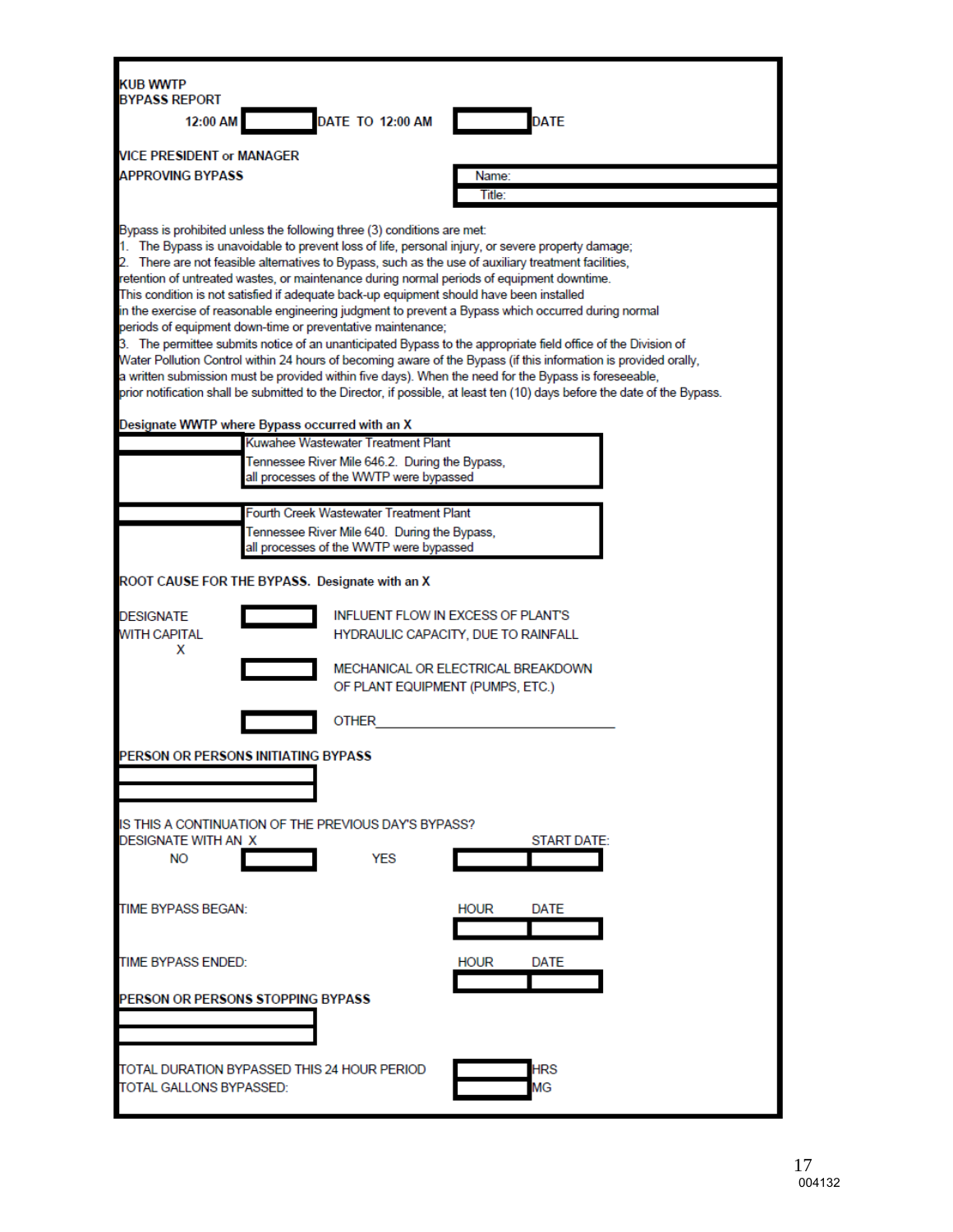**SSO Report – Treatment Plants**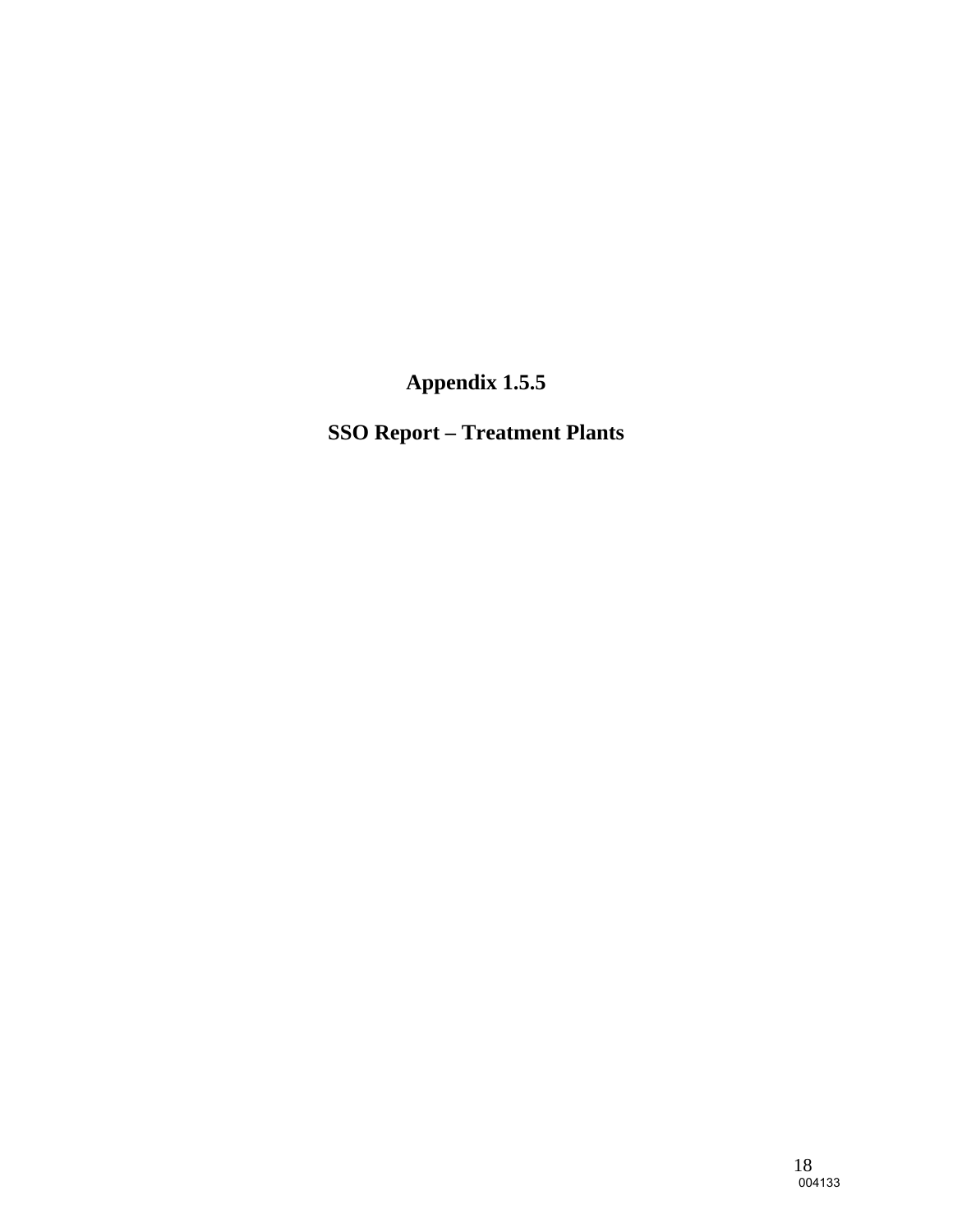| Facility and specific site of SSO<br>≻<br>$\Box$<br>$\Box$<br>Loves Creek<br>$\Box$<br>$\Box$                                                                                                                                                                                                                                                                                                                                                                                                                                                                           |  |
|-------------------------------------------------------------------------------------------------------------------------------------------------------------------------------------------------------------------------------------------------------------------------------------------------------------------------------------------------------------------------------------------------------------------------------------------------------------------------------------------------------------------------------------------------------------------------|--|
| Duration in hours:<br><b>Reason for the Event:</b>                                                                                                                                                                                                                                                                                                                                                                                                                                                                                                                      |  |
| <b>STEP: 1</b> -Call Systems Operations Dispatch and report:<br>Date: $\frac{1}{\sqrt{1-\frac{1}{2}}\sqrt{1-\frac{1}{2}}\sqrt{1-\frac{1}{2}}\sqrt{1-\frac{1}{2}}\sqrt{1-\frac{1}{2}}\sqrt{1-\frac{1}{2}}\sqrt{1-\frac{1}{2}}\sqrt{1-\frac{1}{2}}\sqrt{1-\frac{1}{2}}\sqrt{1-\frac{1}{2}}\sqrt{1-\frac{1}{2}}\sqrt{1-\frac{1}{2}}\sqrt{1-\frac{1}{2}}\sqrt{1-\frac{1}{2}}\sqrt{1-\frac{1}{2}}\sqrt{1-\frac{1}{2}}\sqrt{1-\frac{1}{2}}\sqrt{1-\frac{1}{2}}\sqrt{1-\frac{1}{2}}$<br><b>STEP: 2-</b> Notify Dept. Supervisor of SSO:<br>Supervisor:<br><b>Action Taken:</b> |  |
| <b>STEP: 3</b><br>Enter data into the "Treatment Plants – SSO and BBU Reporting" database owned<br>by Department 84. Confirm via phone with Collection System Improvement within<br>24-hours or, if discharge is on the weekend, by Monday at 10:00 a.m.                                                                                                                                                                                                                                                                                                                |  |

**SSO Report-Treatment Plants**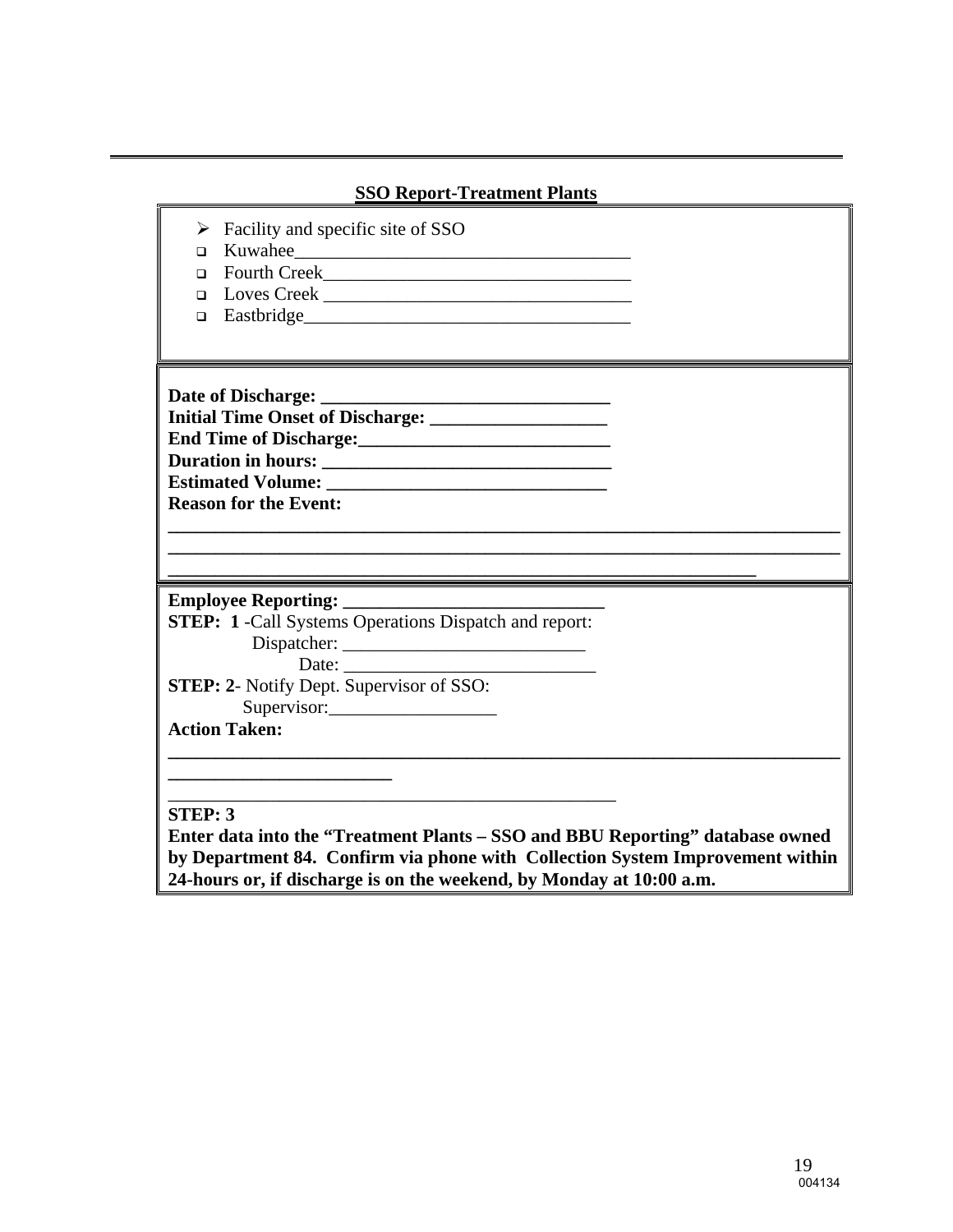**Dept. 83 - Root Cause Analysis for Quality Improvement**